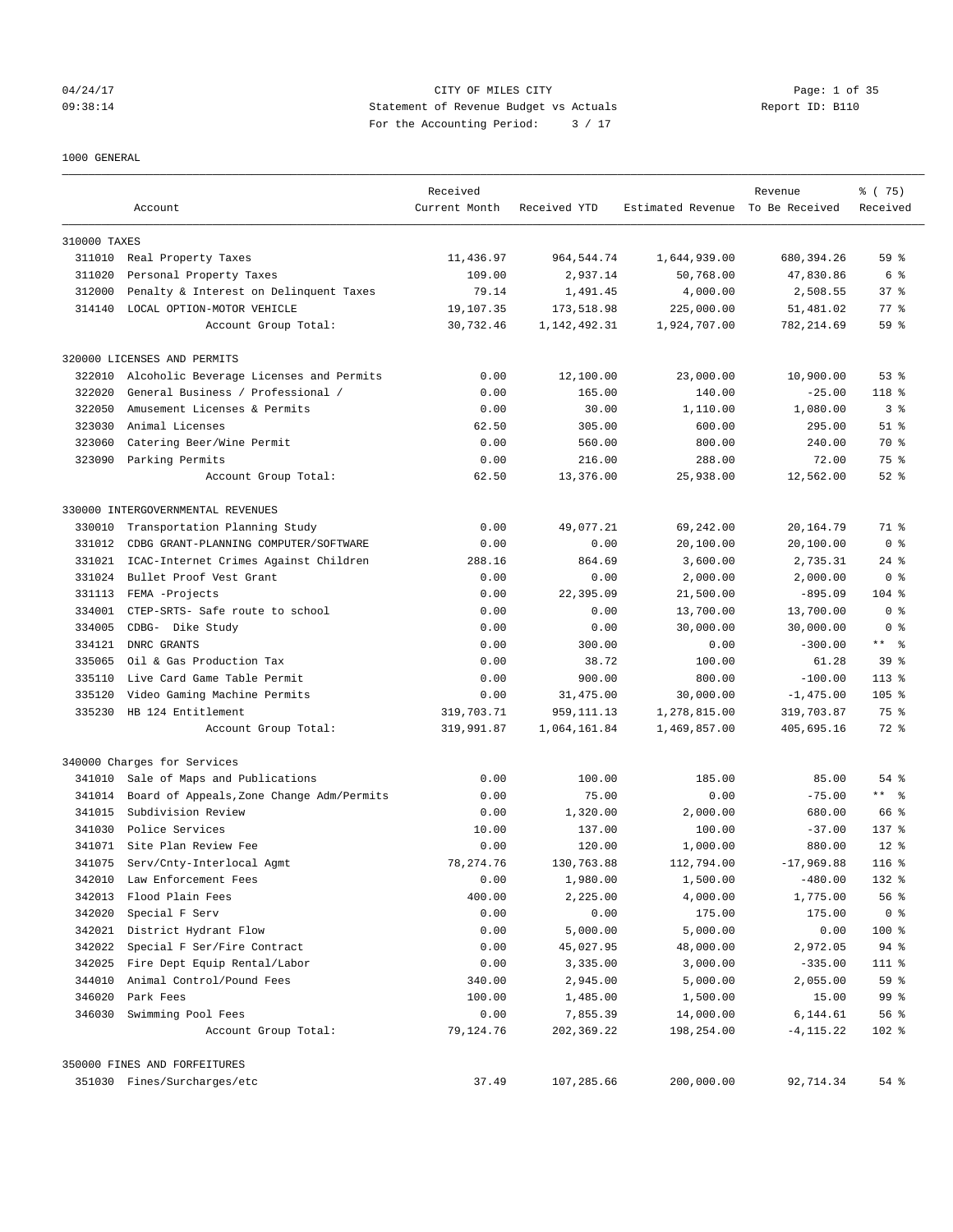## 04/24/17 CITY OF MILES CITY Page: 2 of 35 09:38:14 Statement of Revenue Budget vs Actuals Report ID: B110 For the Accounting Period: 3 / 17

## 1000 GENERAL

|        |                                       | Received      |              |                   | Revenue        | % (75)                  |
|--------|---------------------------------------|---------------|--------------|-------------------|----------------|-------------------------|
|        | Account                               | Current Month | Received YTD | Estimated Revenue | To Be Received | Received                |
| 351031 | Adm Fees (Court)                      | 0.00          | 11,967.00    | 25,000.00         | 13,033.00      | 48 %                    |
| 351035 | Animal Control Court Revenue          | 100.00        | 6, 250.00    | 7,500.00          | 1,250.00       | 83%                     |
| 351036 | Restitution Collection Fees           | 0.00          | 112.90       | 0.00              | $-112.90$      | $***$ $=$ $\frac{6}{5}$ |
|        | Account Group Total:                  | 137.49        | 125,615.56   | 232,500.00        | 106,884.44     | $54$ $%$                |
|        | 360000 MISCELLANEOUS REVENUE          |               |              |                   |                |                         |
| 361005 | MidRivers Franchise Fees              | 0.00          | 48,516.92    | 98,000.00         | 49, 483.08     | $50*$                   |
| 361010 | Land Rental                           | 150.00        | 36,882.96    | 32,000.00         | $-4,882.96$    | 115.8                   |
| 361020 | Building Rentals                      | 1,349.99      | 12,149.91    | 16,100.00         | 3,950.09       | 75%                     |
| 362020 | MISC REVENUE                          | 1,553.88      | 2,799.95     | 10,000.00         | 7,200.05       | $28$ %                  |
| 362022 | Health Ins-MMIA Emp Benefits Prog     | 794.50        | 1,285.83     | 0.00              | $-1, 285.83$   | $***$ $%$               |
| 362070 | WAGE ANALYSIS CONTRIBUTION            | 0.00          | 0.00         | 10,050.00         | 10,050.00      | 0 <sup>8</sup>          |
| 365000 | Contributions and Donations           | 0.00          | 1,763.00     | 1,000.00          | $-763.00$      | $176$ %                 |
| 365012 | Swimming Lessions                     | 0.00          | 0.00         | 500.00            | 500.00         | 0 <sup>8</sup>          |
| 365013 | Shop With A Cop                       | 0.00          | 0.00         | 5,000.00          | 5,000.00       | 0 <sup>8</sup>          |
| 365014 | Denton Field Project/2015             | 0.00          | 76.60        | 44,576.00         | 44,499.40      | 0 <sup>8</sup>          |
| 365015 | Florence Stacy Foundation             | 800.00        | 10, 111.78   | 66,917.00         | 56,805.22      | 15 <sup>8</sup>         |
| 365016 | Milwaukee Park                        | 0.00          | 0.00         | 16,217.00         | 16,217.00      | 0 <sup>8</sup>          |
| 365040 | DONATIONS-FIRE/AMB                    | 0.00          | 1,594.00     | 1,964.00          | 370.00         | $81$ %                  |
| 366040 | Misc.-BHS                             | 0.00          | 0.00         | 800.00            | 800.00         | 0 <sup>8</sup>          |
| 366050 | Sale of Junk/Salvage-PD cars          | 0.00          | 0.00         | 1,000.00          | 1,000.00       | 0 <sup>8</sup>          |
|        | Account Group Total:                  | 4,648.37      | 115,180.95   | 304,124.00        | 188,943.05     | 38 <sup>8</sup>         |
|        | 370000 INVESTMENT EARNINGS            |               |              |                   |                |                         |
|        | 371010 Investment Earnings            | 0.00          | 2,582.11     | 2,100.00          | $-482.11$      | $123$ $%$               |
|        | Account Group Total:                  | 0.00          | 2,582.11     | 2,100.00          | $-482.11$      | $123$ $%$               |
|        | 380000 OTHER FINANCING SOURCES        |               |              |                   |                |                         |
| 381070 | Proceeds/Loans/Intercap 016-2015      | 0.00          | 0.00         | 302,500.00        | 302,500.00     | 0 <sup>8</sup>          |
| 382020 | Compensation for Loss of Fixed Assets | 11,546.69     | 11,546.69    | 0.00              | $-11, 546.69$  | $***$ $ -$              |
| 383000 | Interfund Operating Transfer          | 34,007.00     | 363,039.00   | 606,367.00        | 243,328.00     | $60*$                   |
|        | Account Group Total:                  | 45,553.69     | 374,585.69   | 908,867.00        | 534, 281.31    | $41*$                   |
|        | Fund<br>Total:                        | 480,251.14    | 3,040,363.68 | 5,066,347.00      | 2,025,983.32   | $60*$                   |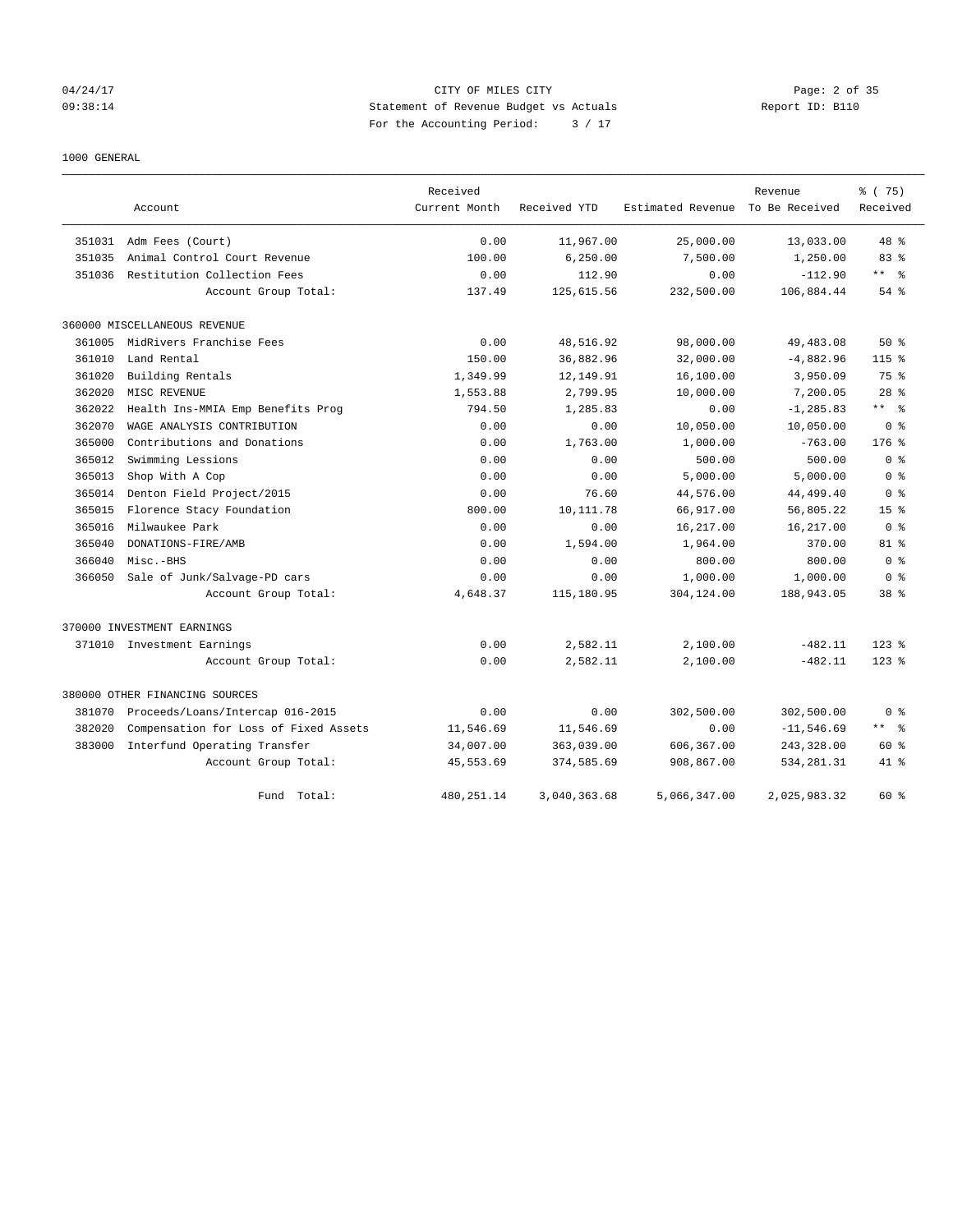# 04/24/17 CITY OF MILES CITY Page: 3 of 35 09:38:14 Statement of Revenue Budget vs Actuals Report ID: B110 For the Accounting Period: 3 / 17

# 2220 LIBRARY

|        |                                   | Received      |              |                   | Revenue        | % (75)              |
|--------|-----------------------------------|---------------|--------------|-------------------|----------------|---------------------|
|        | Account                           | Current Month | Received YTD | Estimated Revenue | To Be Received | Received            |
|        | 340000 Charges for Services       |               |              |                   |                |                     |
| 341075 | Serv/Cnty-Interlocal Agmt         | 0.00          | 0.00         | 39,808.00         | 39,808.00      | 0 <sup>8</sup>      |
| 346070 | Library Fees                      | 312.34        | 2,024.54     | 4,000.00          | 1,975.46       | $51$ %              |
| 346074 | Book Sales                        | 3.00          | 162.80       | 400.00            | 237.20         | 41.8                |
|        | Account Group Total:              | 315.34        | 2,187.34     | 44,208.00         | 42,020.66      | 5 <sup>°</sup>      |
|        | 360000 MISCELLANEOUS REVENUE      |               |              |                   |                |                     |
| 365035 | Donation-Library Board of Trustee | 783.66        | 5,168.08     | 0.00              | $-5, 168.08$   | $***$ $\frac{6}{5}$ |
|        | Account Group Total:              | 783.66        | 5,168.08     | 0.00              | $-5, 168.08$   | $***$ $\approx$     |
|        | 380000 OTHER FINANCING SOURCES    |               |              |                   |                |                     |
| 383000 | Interfund Operating Transfer      | 24,483.00     | 220, 347.00  | 293,791.00        | 73,444.00      | 75 %                |
|        | Account Group Total:              | 24,483.00     | 220, 347.00  | 293,791.00        | 73,444.00      | 75 %                |
|        | Fund Total:                       | 25,582.00     | 227,702.42   | 337,999.00        | 110,296.58     | $67$ %              |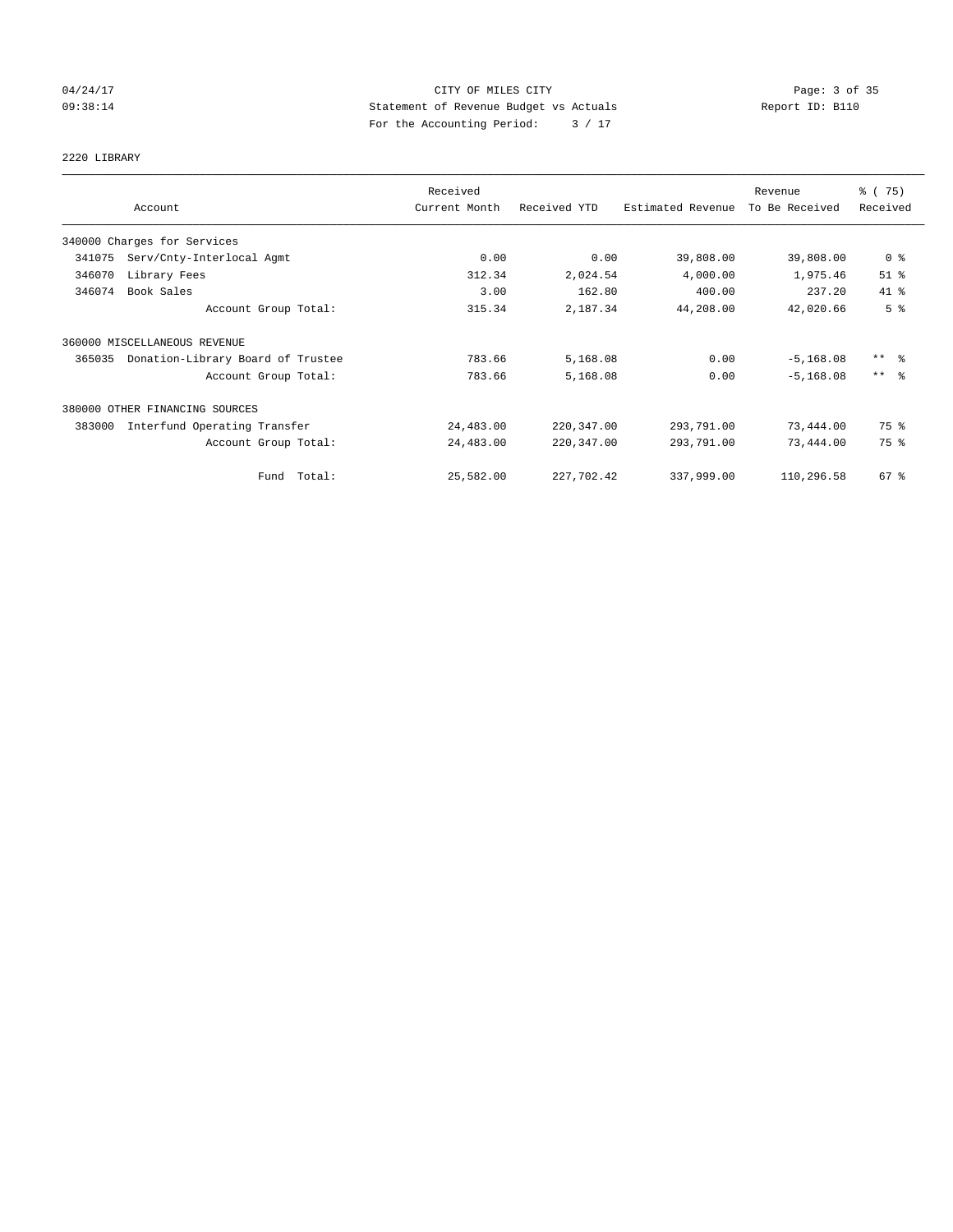# 04/24/17 CITY OF MILES CITY Page: 4 of 35 09:38:14 Statement of Revenue Budget vs Actuals Report ID: B110 For the Accounting Period: 3 / 17

2260 EMERGENCY DISASTER

| Account      |                                        | Received<br>Current Month | Received YTD | Estimated Revenue To Be Received | Revenue  | 8 (75)<br>Received   |
|--------------|----------------------------------------|---------------------------|--------------|----------------------------------|----------|----------------------|
| 310000 TAXES |                                        |                           |              |                                  |          |                      |
| 312000       | Penalty & Interest on Delinquent Taxes | 0.75                      | 14.21        | 0.00                             | $-14.21$ | $***$ $\frac{6}{10}$ |
|              | Account Group Total:                   | 0.75                      | 14.21        | 0.00                             | $-14.21$ | $***$ $\frac{6}{10}$ |
|              | Fund Total:                            | 0.75                      | 14.21        | 0.00                             | $-14.21$ | $***$ $\frac{6}{10}$ |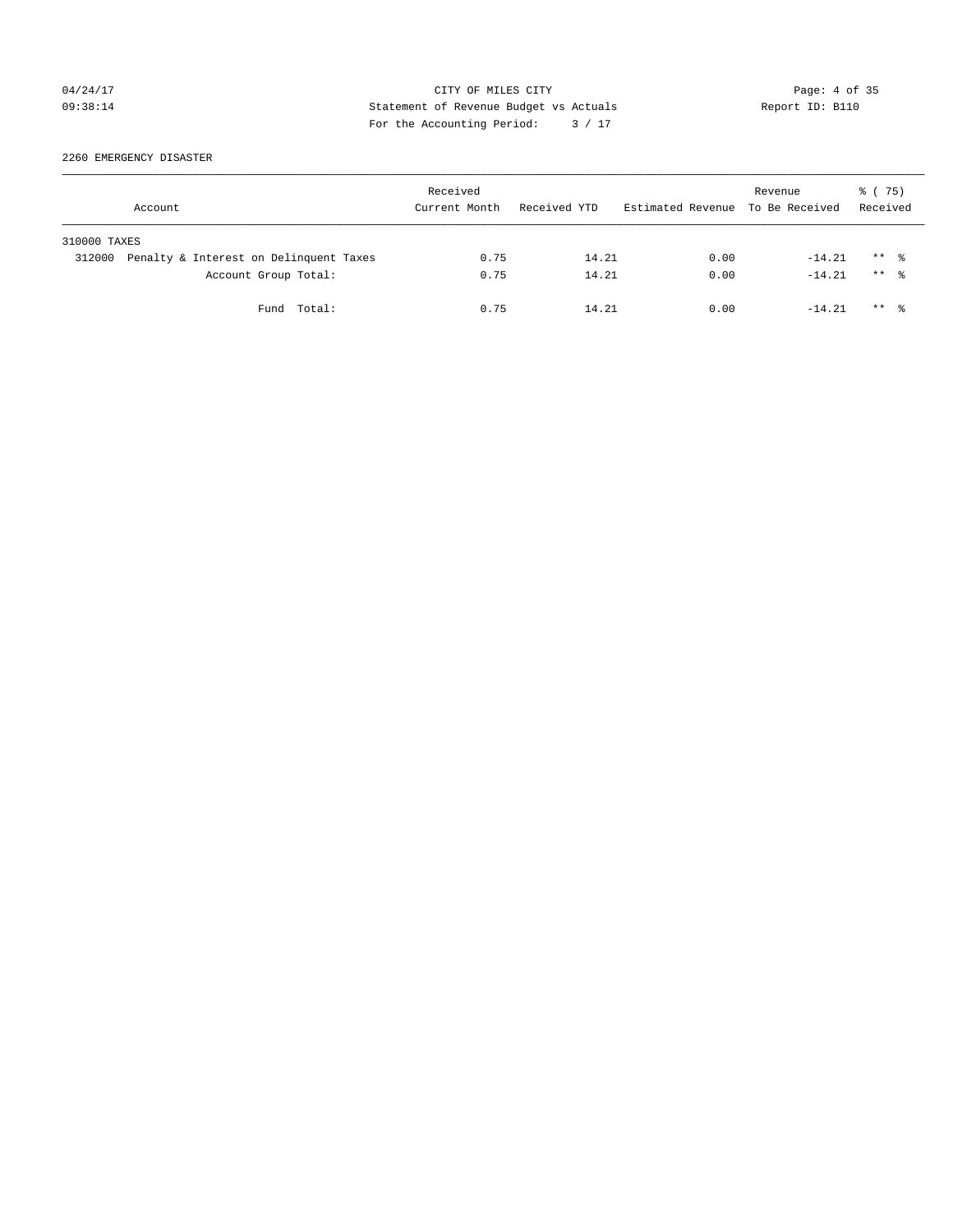# 04/24/17 CITY OF MILES CITY Page: 5 of 35 09:38:14 Statement of Revenue Budget vs Actuals Report ID: B110 For the Accounting Period: 3 / 17

#### 2270 Health

|                                        | Received      |              |                   | Revenue        | % (75)          |
|----------------------------------------|---------------|--------------|-------------------|----------------|-----------------|
| Account                                | Current Month | Received YTD | Estimated Revenue | To Be Received | Received        |
| 340000 Charges for Services            |               |              |                   |                |                 |
| Health Inspection Fees<br>344030       | 0.00          | 0.00         | 20,000.00         | 20,000.00      | 0 %             |
| Account Group Total:                   | 0.00          | 0.00         | 20,000.00         | 20,000.00      | 0 <sup>8</sup>  |
| 380000 OTHER FINANCING SOURCES         |               |              |                   |                |                 |
| Interfund Operating Transfer<br>383000 | 0.00          | 6,500.00     | 16,500.00         | 10,000.00      | 39 <sup>8</sup> |
| Account Group Total:                   | 0.00          | 6,500.00     | 16,500.00         | 10,000.00      | 39%             |
| Total:<br>Fund                         | 0.00          | 6,500.00     | 36,500.00         | 30,000.00      | 18 <sup>8</sup> |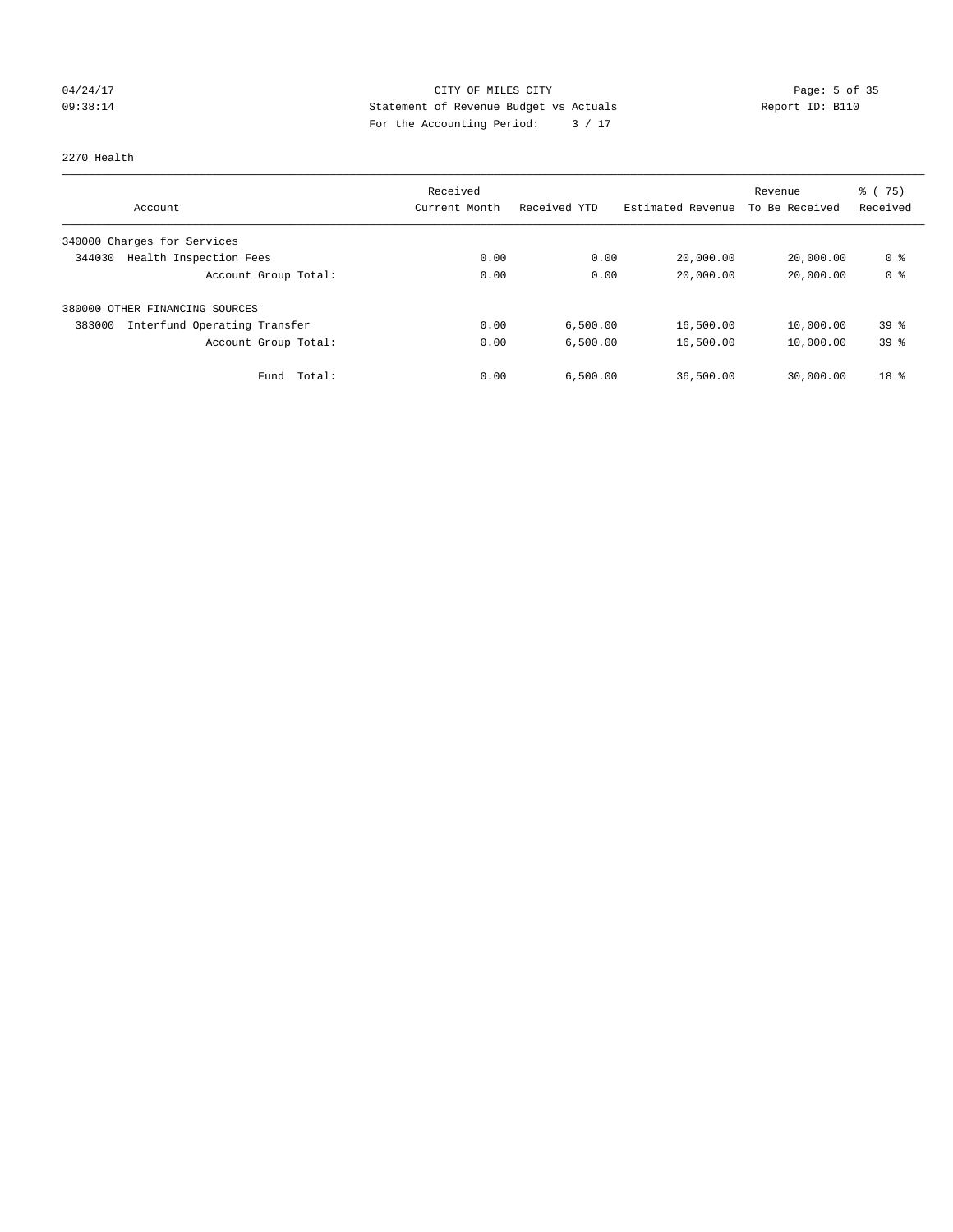## 04/24/17 CITY OF MILES CITY Page: 6 of 35 09:38:14 Statement of Revenue Budget vs Actuals Report ID: B110 For the Accounting Period: 3 / 17

2310 TIFD-Downtown

| Account                                | Received<br>Current Month | Received YTD | Estimated Revenue | Revenue<br>To Be Received | % (75)<br>Received |
|----------------------------------------|---------------------------|--------------|-------------------|---------------------------|--------------------|
|                                        |                           |              |                   |                           |                    |
| 330000 INTERGOVERNMENTAL REVENUES      |                           |              |                   |                           |                    |
| 331171<br>HP-CDBG-ED Grant             | 0.00                      | 0.00         | 190,000.00        | 190,000.00                | 0 <sup>8</sup>     |
| Montana Main St Grant<br>331172        | 0.00                      | 0.00         | 10,000.00         | 10,000.00                 | 0 <sup>8</sup>     |
| Account Group Total:                   | 0.00                      | 0.00         | 200,000.00        | 200,000.00                | 0 <sup>8</sup>     |
| 340000 Charges for Services            |                           |              |                   |                           |                    |
| 346080<br>Preservation Service Fees    | 0.00                      | 0.00         | 10,000.00         | 10,000.00                 | 0 <sup>8</sup>     |
| Account Group Total:                   | 0.00                      | 0.00         | 10,000.00         | 10,000.00                 | 0 <sup>8</sup>     |
| 360000 MISCELLANEOUS REVENUE           |                           |              |                   |                           |                    |
| 365020<br>Private Grant                | 0.00                      | 0.00         | 8,800.00          | 8,800.00                  | 0 <sup>8</sup>     |
| Account Group Total:                   | 0.00                      | 0.00         | 8,800.00          | 8,800.00                  | 0 <sup>8</sup>     |
| 380000 OTHER FINANCING SOURCES         |                           |              |                   |                           |                    |
| 383000<br>Interfund Operating Transfer | 0.00                      | 5,800.00     | 5,800.00          | 0.00                      | $100*$             |
| Account Group Total:                   | 0.00                      | 5,800.00     | 5,800.00          | 0.00                      | $100*$             |
| Fund Total:                            | 0.00                      | 5,800.00     | 224,600.00        | 218,800.00                | 3%                 |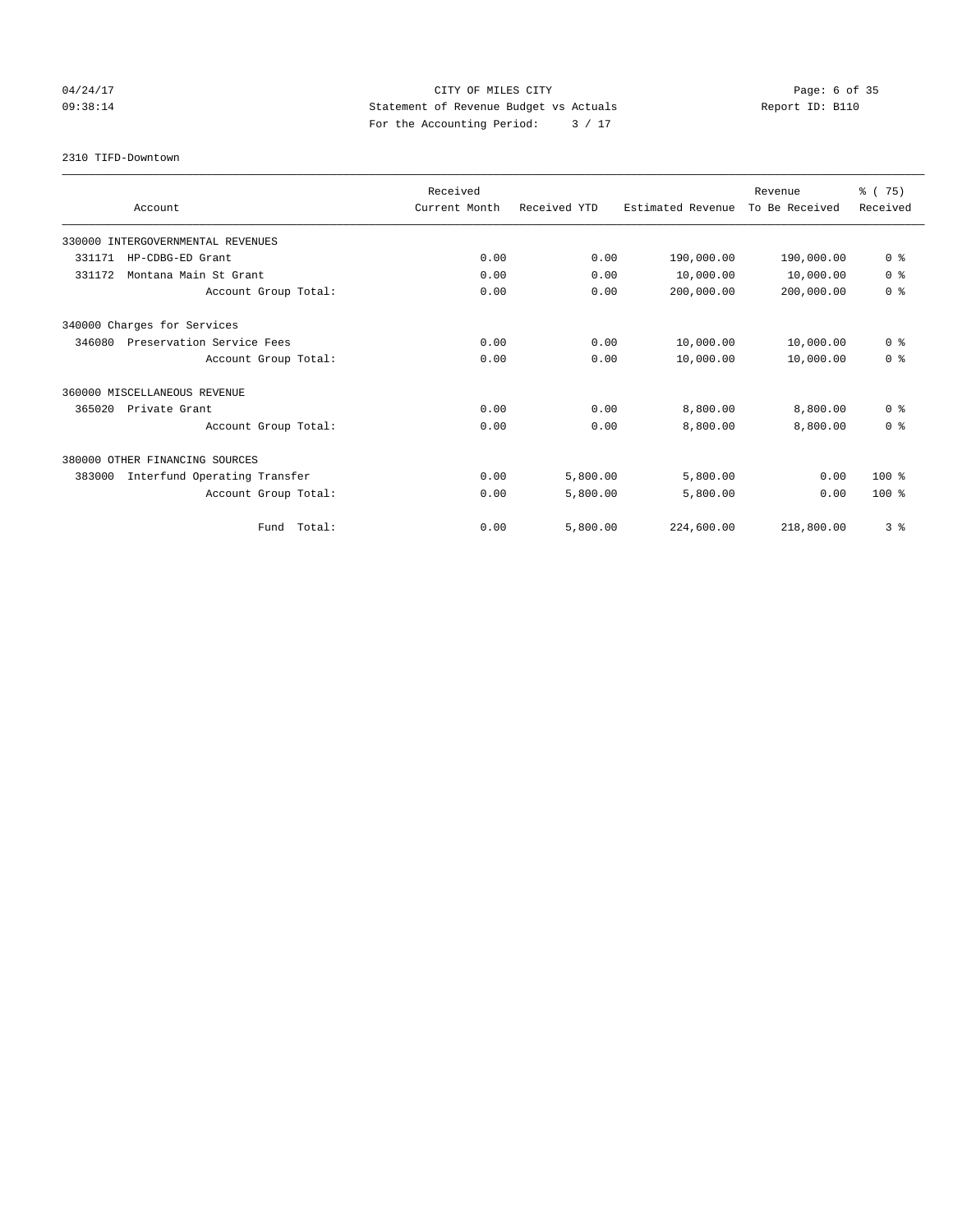## 04/24/17 CITY OF MILES CITY Page: 7 of 35 09:38:14 Statement of Revenue Budget vs Actuals Report ID: B110 For the Accounting Period: 3 / 17

2350 Local Government/Study Commission

|              | Account                 |             | Received<br>Current Month |      | Received YTD |       | Estimated Revenue To Be Received | Revenue   | 8 (75)<br>Received |
|--------------|-------------------------|-------------|---------------------------|------|--------------|-------|----------------------------------|-----------|--------------------|
| 310000 TAXES |                         |             |                           |      |              |       |                                  |           |                    |
| 311010       | Real Property Taxes     |             |                           | 0.70 |              | 79.59 | 11,739.00                        | 11,659.41 | 1 %                |
| 311020       | Personal Property Taxes |             |                           | 0.62 |              | 16.71 | 0.00                             | $-16.71$  | $***$ %            |
|              | Account Group Total:    |             |                           | 1.32 |              | 96.30 | 11,739.00                        | 11,642.70 | 1 <sup>°</sup>     |
|              |                         | Fund Total: |                           | 1.32 |              | 96.30 | 11,739.00                        | 11,642.70 | 1 <sup>8</sup>     |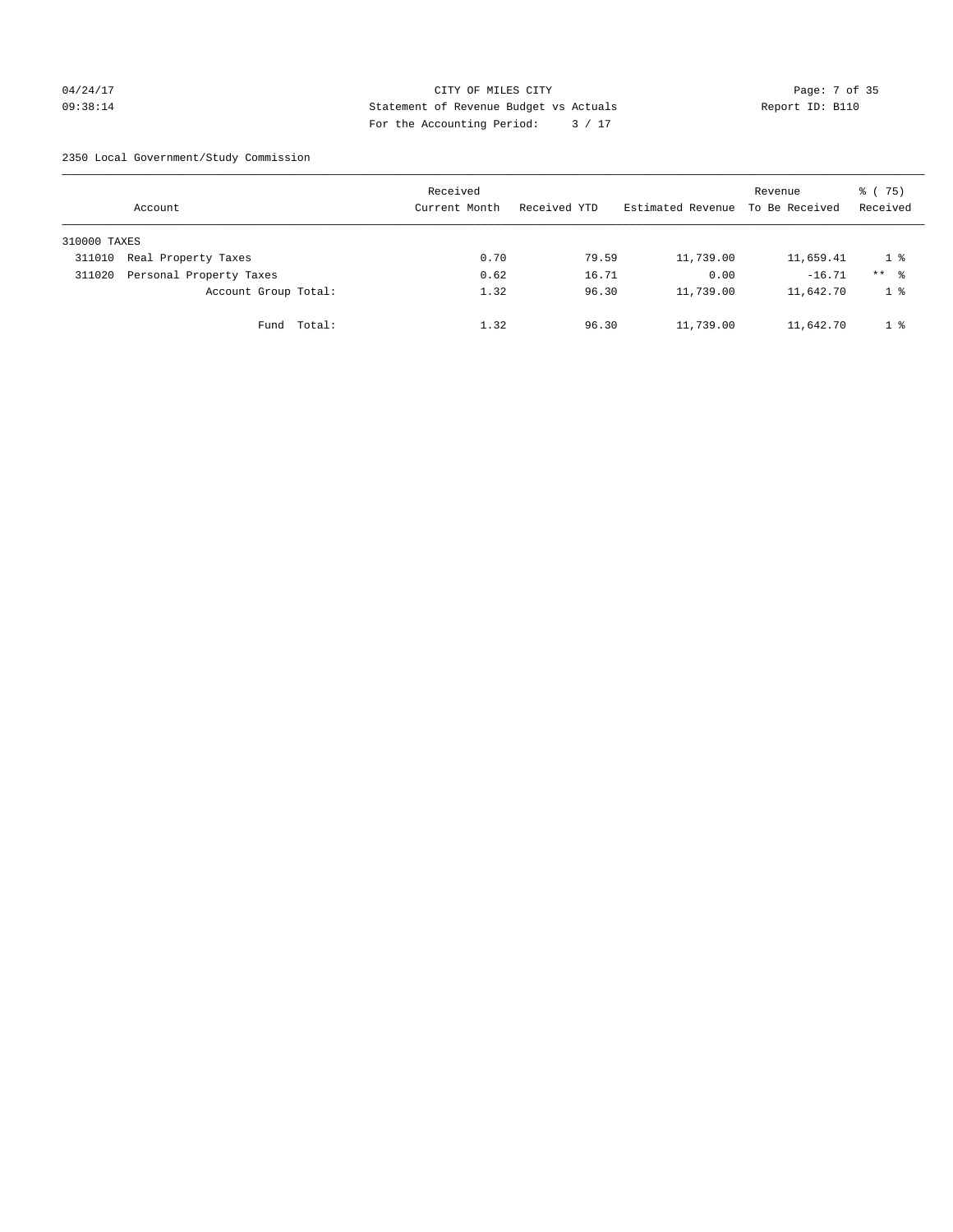## 04/24/17 CITY OF MILES CITY Page: 8 of 35 09:38:14 Statement of Revenue Budget vs Actuals Report ID: B110 For the Accounting Period: 3 / 17

2372 Permissive Medical Levy

|              | Account                                | Received<br>Current Month | Received YTD | Estimated Revenue | Revenue<br>To Be Received | % (75)<br>Received |
|--------------|----------------------------------------|---------------------------|--------------|-------------------|---------------------------|--------------------|
| 310000 TAXES |                                        |                           |              |                   |                           |                    |
| 311010       | Real Property Taxes                    | 1,299.14                  | 109,548.65   | 186,949.00        | 77,400.35                 | 59 <sup>°</sup>    |
| 311020       | Personal Property Taxes                | 11.98                     | 322.88       | 5,769.00          | 5,446.12                  | 6 %                |
| 312000       | Penalty & Interest on Delinquent Taxes | 2.64                      | 49.74        | 0.00              | $-49.74$                  | ** 8               |
|              | Account Group Total:                   | 1,313.76                  | 109,921.27   | 192,718.00        | 82,796.73                 | $57*$              |
|              | Total:<br>Fund                         | 1,313.76                  | 109,921.27   | 192,718.00        | 82,796.73                 | $57*$              |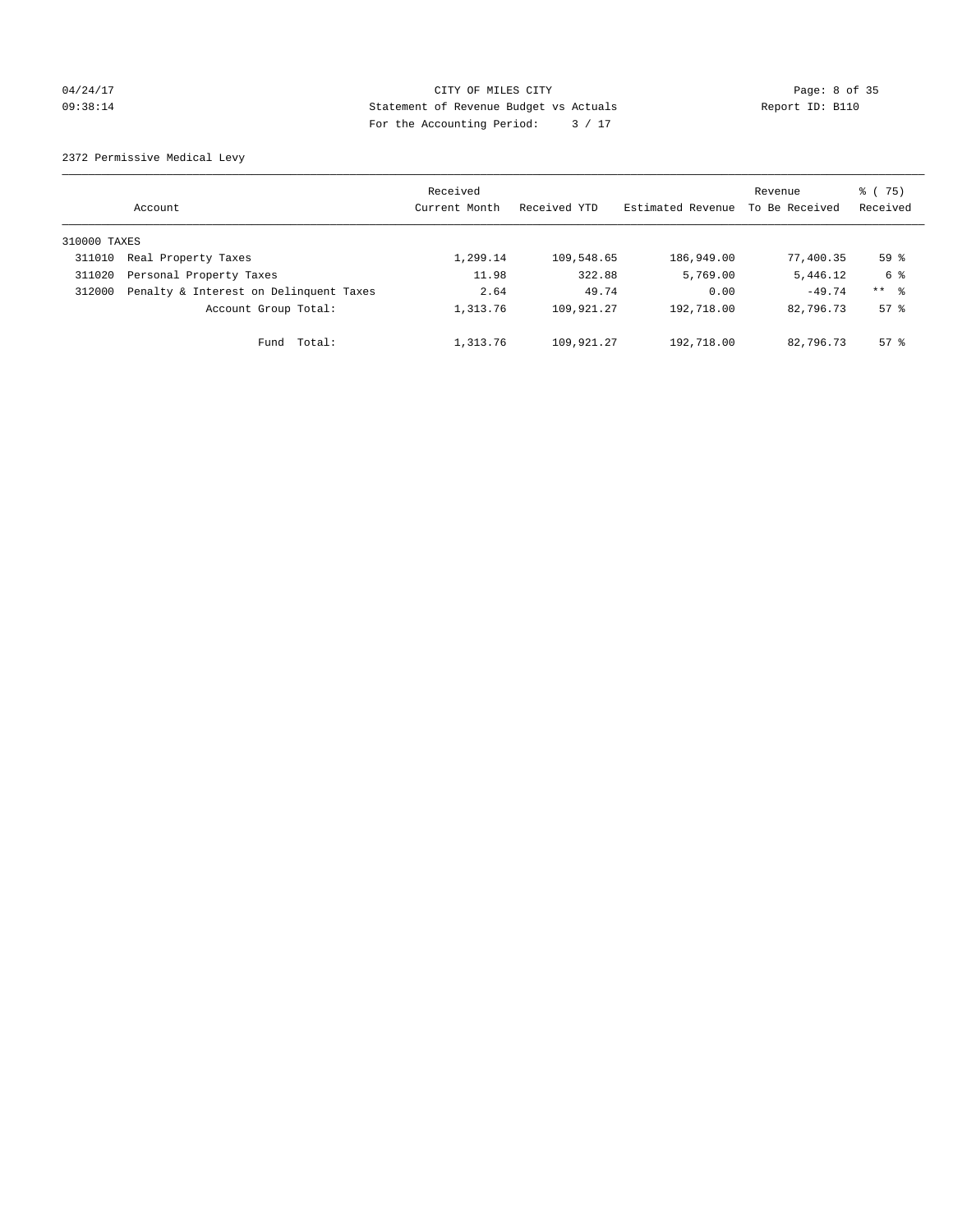## 04/24/17 CITY OF MILES CITY Page: 9 of 35 09:38:14 Statement of Revenue Budget vs Actuals Report ID: B110 For the Accounting Period: 3 / 17

#### 2394 BUILDING CODE ENFORCEMENT

| Account                              | Received<br>Current Month | Received YTD | Estimated Revenue | Revenue<br>To Be Received | 8 (75)<br>Received |
|--------------------------------------|---------------------------|--------------|-------------------|---------------------------|--------------------|
| 320000 LICENSES AND PERMITS          |                           |              |                   |                           |                    |
| Building & Related Permits<br>323010 | 9,801.34                  | 87,542.59    | 75,000.00         | $-12,542.59$              | $117$ %            |
| Account Group Total:                 | 9,801.34                  | 87,542.59    | 75,000.00         | $-12.542.59$              | $117$ $%$          |
| Fund Total:                          | 9,801.34                  | 87,542.59    | 75,000.00         | $-12,542.59$              | $117$ %            |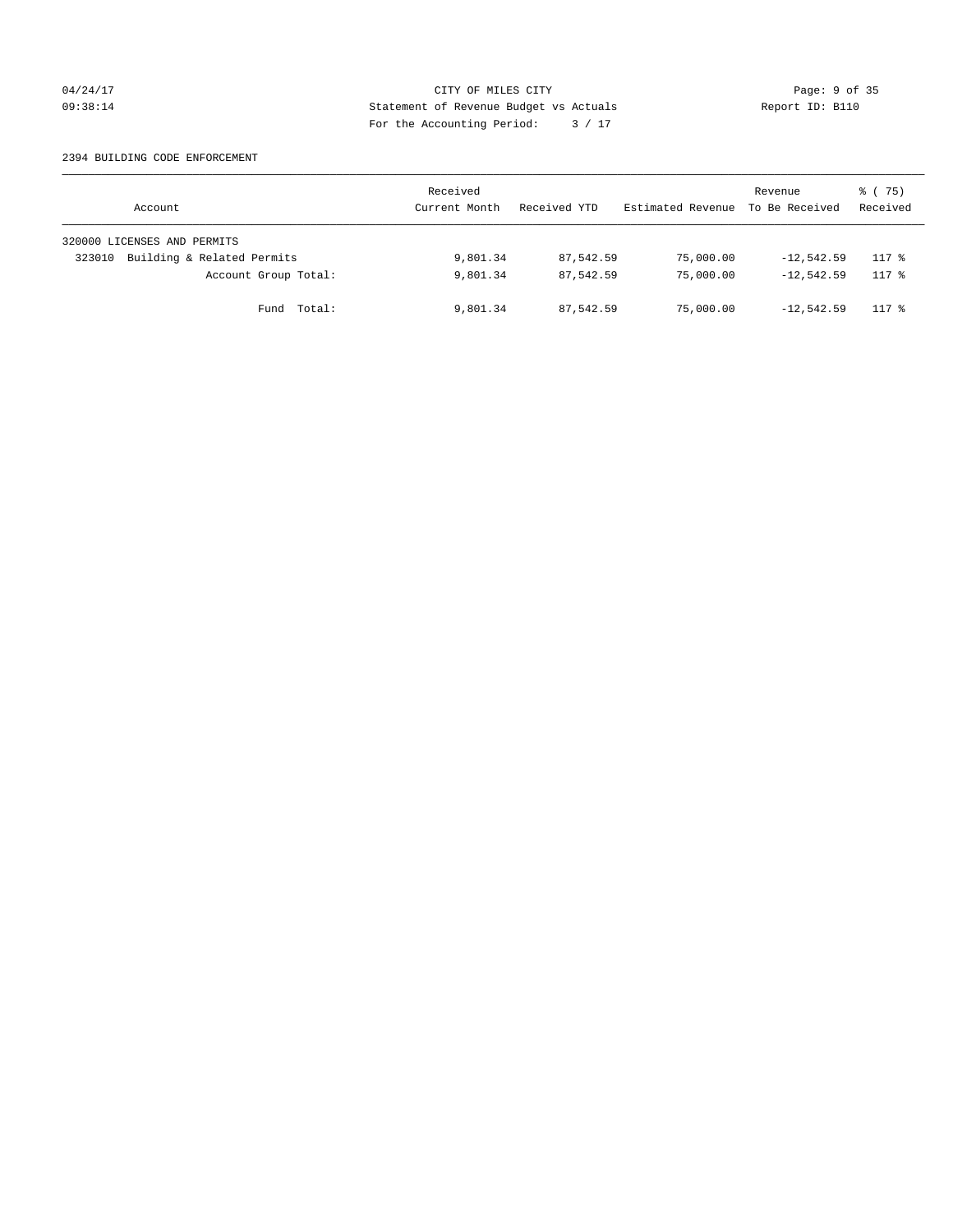## 04/24/17 Page: 10 of 35 09:38:14 Statement of Revenue Budget vs Actuals Report ID: B110 For the Accounting Period: 3 / 17

2400 LTG M D#165-(Gen City)

| Account                           |                                          | Received<br>Current Month | Received YTD | Estimated Revenue | Revenue<br>To Be Received | $\frac{6}{6}$ (75)<br>Received |
|-----------------------------------|------------------------------------------|---------------------------|--------------|-------------------|---------------------------|--------------------------------|
|                                   |                                          |                           |              |                   |                           |                                |
| 360000 MISCELLANEOUS REVENUE      |                                          |                           |              |                   |                           |                                |
| 363010<br>Maintenance Assessments |                                          | 4,555.38                  | 109,284.29   | 173,514.00        | 64,229.71                 | 63 %                           |
| 363040                            | Penalty & Interest on Deling Assessments | 26.38                     | 244.78       | 500.00            | 255.22                    | 49 %                           |
|                                   | Account Group Total:                     | 4,581.76                  | 109,529.07   | 174,014.00        | 64,484.93                 | 63 %                           |
| 370000 INVESTMENT EARNINGS        |                                          |                           |              |                   |                           |                                |
| 371010<br>Investment Earnings     |                                          | 0.00                      | 102.80       | 100.00            | $-2.80$                   | $103$ %                        |
|                                   | Account Group Total:                     | 0.00                      | 102.80       | 100.00            | $-2.80$                   | 103 <sub>8</sub>               |
|                                   | Fund Total:                              | 4,581.76                  | 109,631.87   | 174,114.00        | 64,482.13                 | 63 %                           |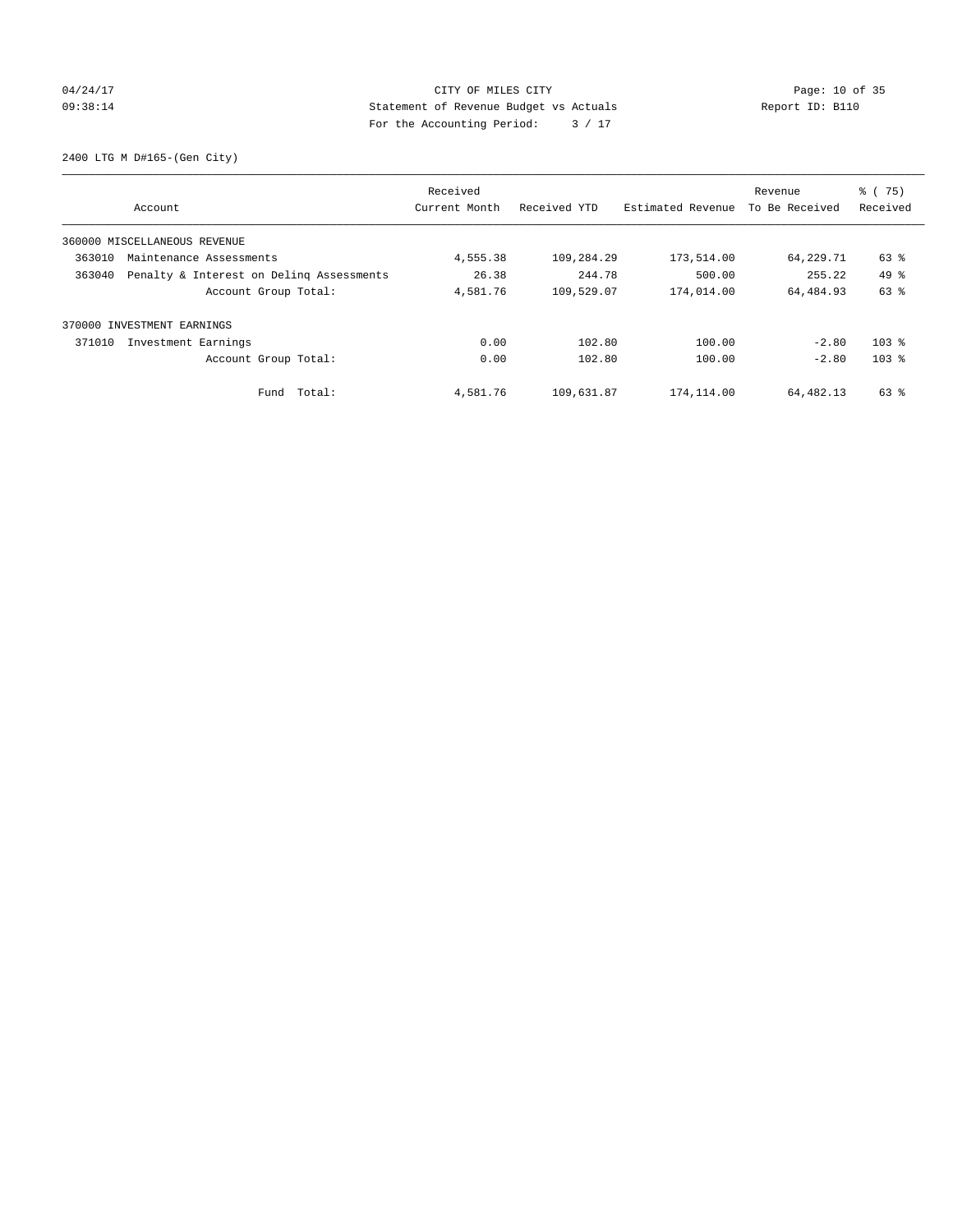# 04/24/17 Page: 11 of 35 09:38:14 Statement of Revenue Budget vs Actuals Report ID: B110 For the Accounting Period: 3 / 17

2420 LTG M D#167-(MilesAddn Etc)

|        |                                          | Received      |              |                   | Revenue        | $\frac{6}{6}$ (75) |
|--------|------------------------------------------|---------------|--------------|-------------------|----------------|--------------------|
|        | Account                                  | Current Month | Received YTD | Estimated Revenue | To Be Received | Received           |
|        | 360000 MISCELLANEOUS REVENUE             |               |              |                   |                |                    |
| 363010 | Maintenance Assessments                  | 98.48         | 18,066.95    | 30,310.00         | 12,243.05      | 60 %               |
| 363040 | Penalty & Interest on Deling Assessments | 0.33          | 100.71       | 100.00            | $-0.71$        | $101$ %            |
|        | Account Group Total:                     | 98.81         | 18,167.66    | 30,410.00         | 12,242.34      | 60 %               |
| 370000 | INVESTMENT EARNINGS                      |               |              |                   |                |                    |
| 371010 | Investment Earnings                      | 0.00          | 34.09        | 0.00              | $-34.09$       | ** 왕               |
|        | Account Group Total:                     | 0.00          | 34.09        | 0.00              | $-34.09$       | $***$ $\approx$    |
|        | Fund Total:                              | 98.81         | 18,201.75    | 30,410.00         | 12,208.25      | $60*$              |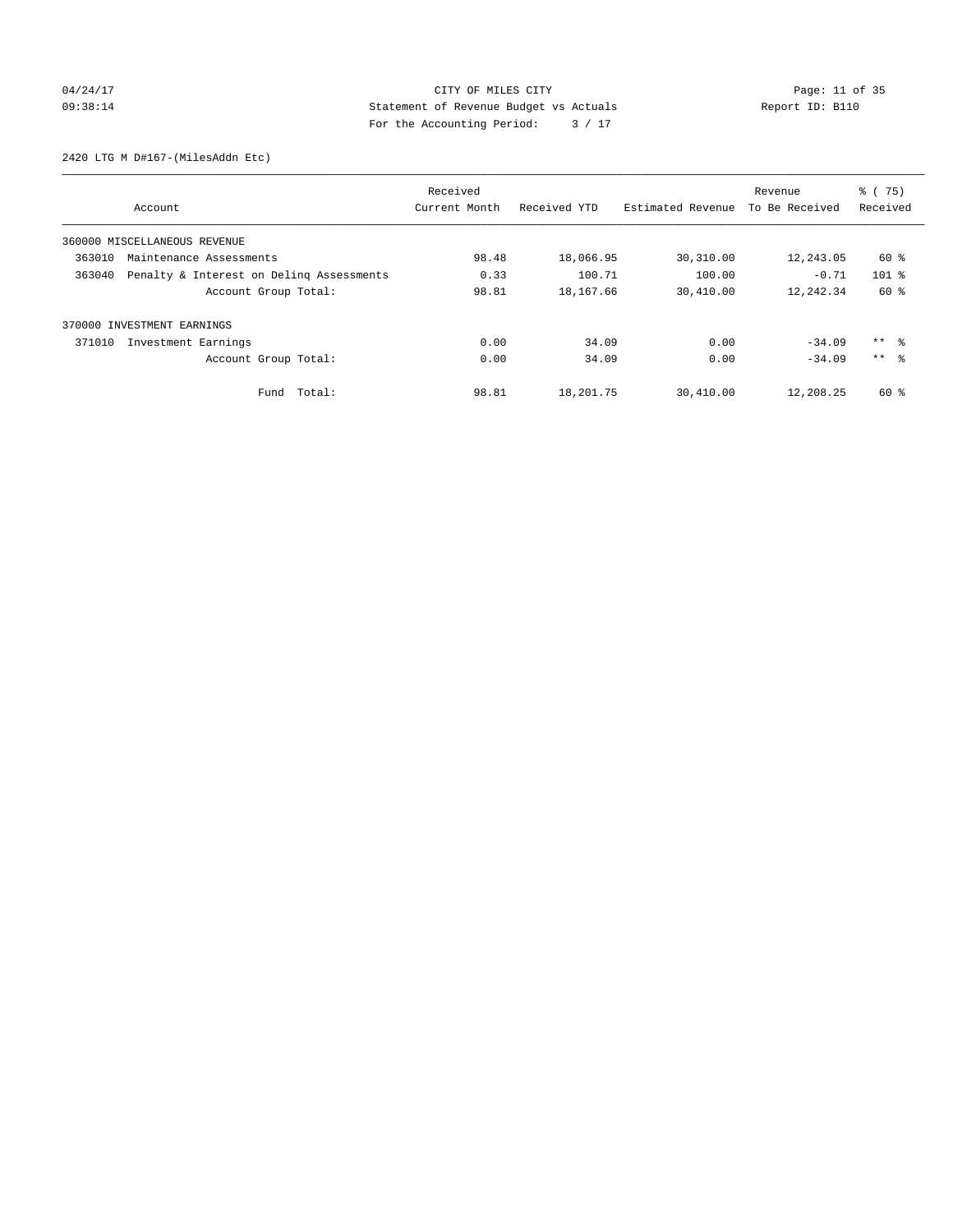# 04/24/17 Page: 12 of 35 09:38:14 Statement of Revenue Budget vs Actuals Report ID: B110 For the Accounting Period: 3 / 17

2430 LTG M D#171-(Balsam Est)

|                                                    | Received      |              |                   | Revenue        | $\frac{6}{6}$ (75) |
|----------------------------------------------------|---------------|--------------|-------------------|----------------|--------------------|
| Account                                            | Current Month | Received YTD | Estimated Revenue | To Be Received | Received           |
| 360000 MISCELLANEOUS REVENUE                       |               |              |                   |                |                    |
| 363010<br>Maintenance Assessments                  | 81.94         | 3, 311.62    | 5,607.00          | 2,295.38       | 59%                |
| 363040<br>Penalty & Interest on Deling Assessments | 0.27          | 3.32         | 0.00              | $-3.32$        | $***$ $ -$         |
| Account Group Total:                               | 82.21         | 3,314.94     | 5,607.00          | 2,292.06       | 59 <sup>8</sup>    |
| 370000 INVESTMENT EARNINGS                         |               |              |                   |                |                    |
| Investment Earnings<br>371010                      | 0.00          | 2.53         | 0.00              | $-2.53$        | ** 왕               |
| Account Group Total:                               | 0.00          | 2.53         | 0.00              | $-2.53$        | $***$ $\approx$    |
| Total:<br>Fund                                     | 82.21         | 3, 317.47    | 5,607.00          | 2,289.53       | 59 <sup>8</sup>    |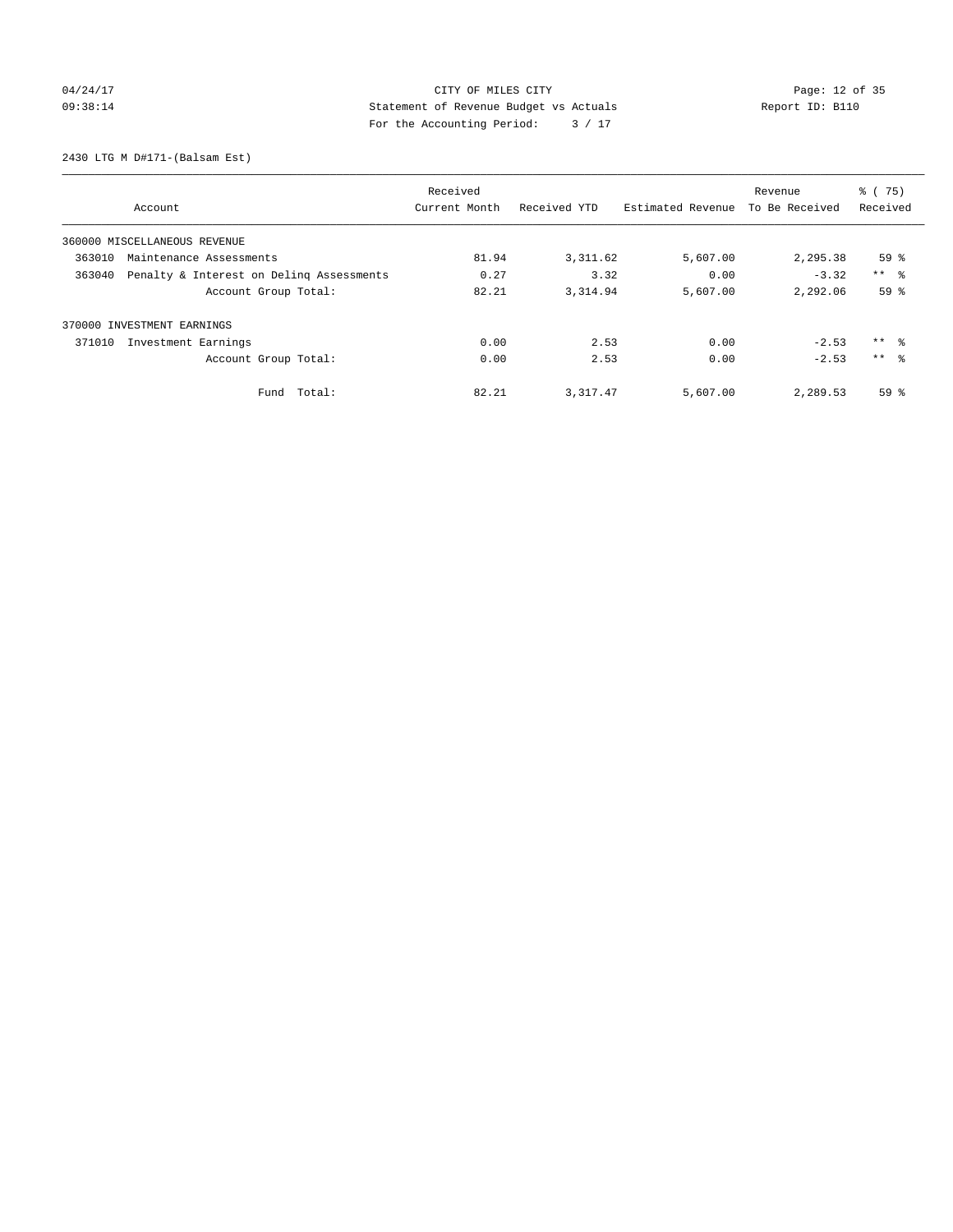# 04/24/17 Page: 13 of 35 09:38:14 Statement of Revenue Budget vs Actuals Report ID: B110 For the Accounting Period: 3 / 17

2440 LTG M D#172-(Main Str)

|        |                                          | Received      |              |                   | Revenue        | $\frac{6}{6}$ (75) |
|--------|------------------------------------------|---------------|--------------|-------------------|----------------|--------------------|
|        | Account                                  | Current Month | Received YTD | Estimated Revenue | To Be Received | Received           |
|        | 360000 MISCELLANEOUS REVENUE             |               |              |                   |                |                    |
| 363010 | Maintenance Assessments                  | 47.28         | 11,122.66    | 18,528.00         | 7,405.34       | 60 %               |
| 363040 | Penalty & Interest on Deling Assessments | 0.16          | 27.18        | 100.00            | 72.82          | $27$ $%$           |
|        | Account Group Total:                     | 47.44         | 11,149.84    | 18,628.00         | 7,478.16       | 60 %               |
|        | 370000 INVESTMENT EARNINGS               |               |              |                   |                |                    |
| 371010 | Investment Earnings                      | 0.00          | 21.67        | 50.00             | 28.33          | $43$ %             |
|        | Account Group Total:                     | 0.00          | 21.67        | 50.00             | 28.33          | 43.8               |
|        | Fund Total:                              | 47.44         | 11,171.51    | 18,678.00         | 7,506.49       | 60 %               |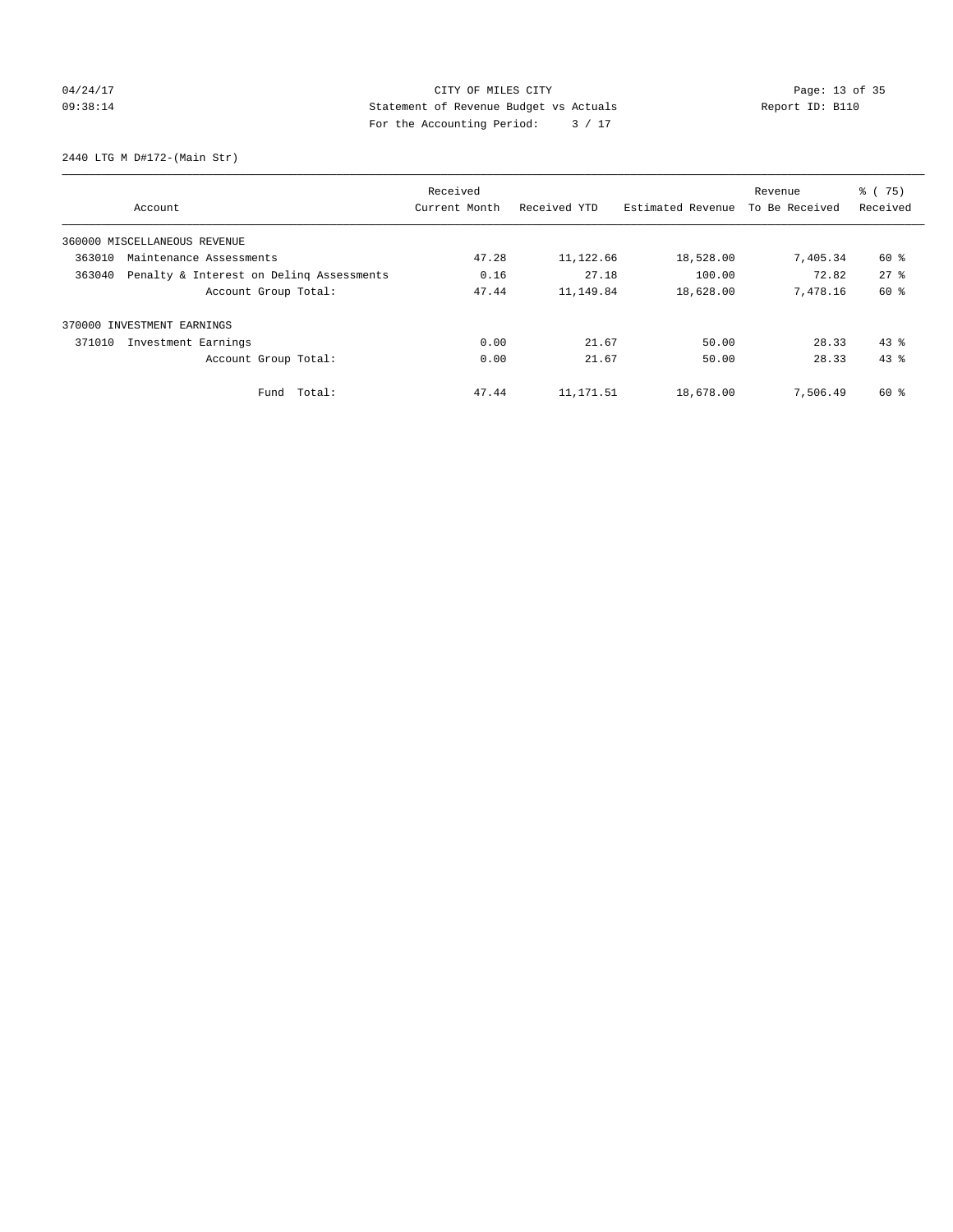## 04/24/17 Page: 14 of 35 09:38:14 Statement of Revenue Budget vs Actuals Report ID: B110 For the Accounting Period: 3 / 17

2450 LTG M D#195-(SG-Trico)

|        |                                          | Received      |              |                   | Revenue        | $\frac{6}{6}$ (75) |
|--------|------------------------------------------|---------------|--------------|-------------------|----------------|--------------------|
|        | Account                                  | Current Month | Received YTD | Estimated Revenue | To Be Received | Received           |
|        | 360000 MISCELLANEOUS REVENUE             |               |              |                   |                |                    |
| 363010 | Maintenance Assessments                  | 0.00          | 3,366.75     | 5,889.00          | 2,522.25       | $57*$              |
| 363040 | Penalty & Interest on Deling Assessments | 0.00          | 8.34         | 0.00              | $-8.34$        | $***$ $\approx$    |
|        | Account Group Total:                     | 0.00          | 3,375.09     | 5,889.00          | 2,513.91       | 57 <sup>8</sup>    |
|        | 370000 INVESTMENT EARNINGS               |               |              |                   |                |                    |
| 371010 | Investment Earnings                      | 0.00          | 4.85         | 0.00              | $-4.85$        | $***$ $ -$         |
|        | Account Group Total:                     | 0.00          | 4.85         | 0.00              | $-4.85$        | $***$ $\approx$    |
|        | Fund Total:                              | 0.00          | 3,379.94     | 5,889.00          | 2,509.06       | $57*$              |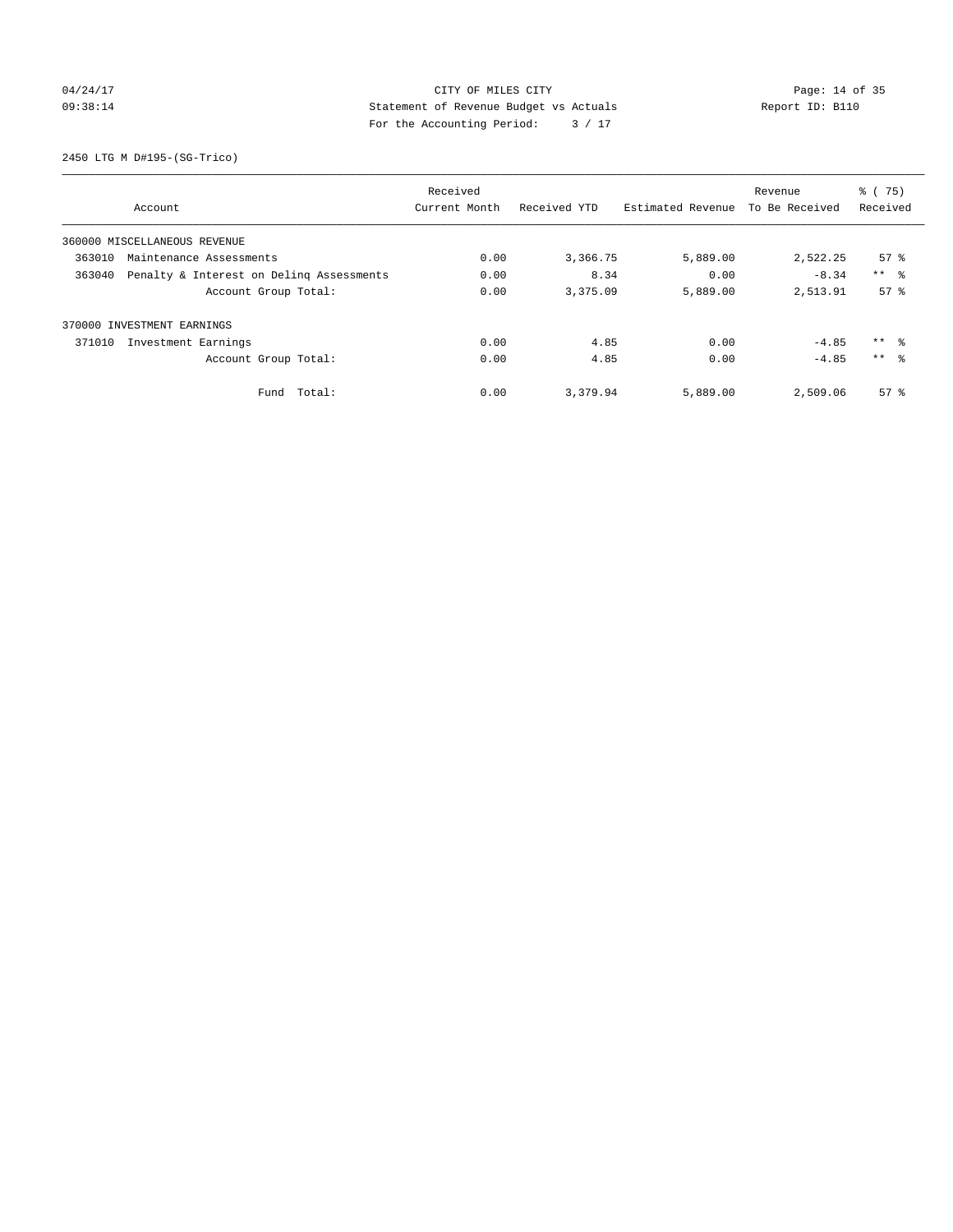## 04/24/17 Page: 15 of 35 09:38:14 Statement of Revenue Budget vs Actuals Report ID: B110 For the Accounting Period: 3 / 17

2470 LTG M D#202-(SG-MDU&NV)

|                                   |                                          | Received      |              |                   | Revenue        | $\frac{6}{6}$ (75) |
|-----------------------------------|------------------------------------------|---------------|--------------|-------------------|----------------|--------------------|
| Account                           |                                          | Current Month | Received YTD | Estimated Revenue | To Be Received | Received           |
| 360000 MISCELLANEOUS REVENUE      |                                          |               |              |                   |                |                    |
| 363010<br>Maintenance Assessments |                                          | 0.00          | 4,848.91     | 7,678.00          | 2,829.09       | 63 %               |
| 363040                            | Penalty & Interest on Deling Assessments | 0.00          | 17.80        | 10.00             | $-7.80$        | 178 %              |
|                                   | Account Group Total:                     | 0.00          | 4,866.71     | 7,688.00          | 2,821.29       | 63 %               |
| 370000 INVESTMENT EARNINGS        |                                          |               |              |                   |                |                    |
| 371010<br>Investment Earnings     |                                          | 0.00          | 5.63         | 0.00              | $-5.63$        | $***$ $ -$         |
|                                   | Account Group Total:                     | 0.00          | 5.63         | 0.00              | $-5.63$        | $***$ $\approx$    |
|                                   | Fund Total:                              | 0.00          | 4,872.34     | 7,688.00          | 2,815.66       | 63 %               |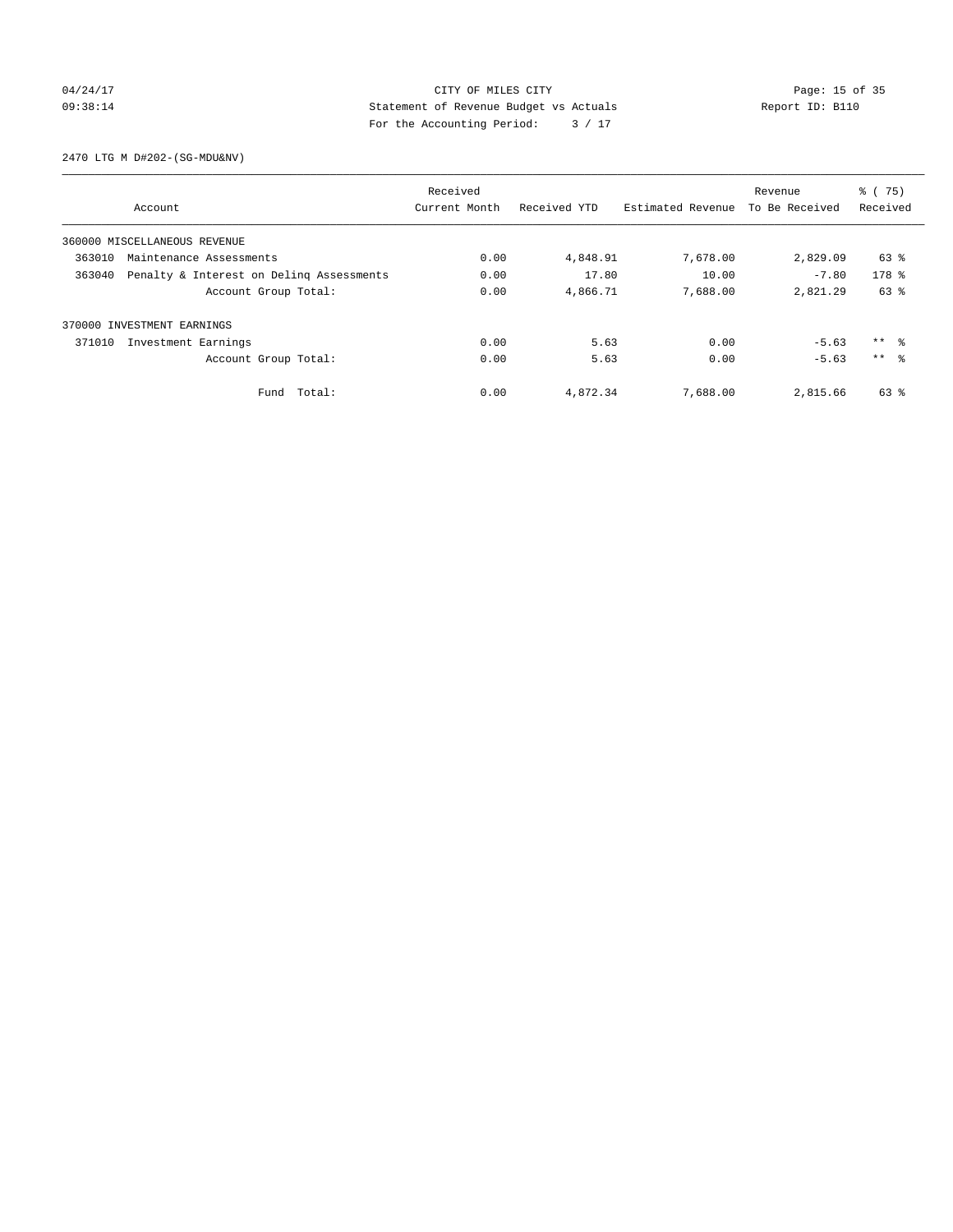## 04/24/17 Page: 16 of 35 09:38:14 Statement of Revenue Budget vs Actuals Report ID: B110 For the Accounting Period: 3 / 17

2480 LTG M M#173-(Milestown Estates)

|                                                    | Received      |              |                   | Revenue        | $\frac{6}{6}$ (75) |
|----------------------------------------------------|---------------|--------------|-------------------|----------------|--------------------|
| Account                                            | Current Month | Received YTD | Estimated Revenue | To Be Received | Received           |
| 360000 MISCELLANEOUS REVENUE                       |               |              |                   |                |                    |
| 363010<br>Maintenance Assessments                  | 0.00          | 1,095.40     | 1,431.00          | 335.60         | 77 %               |
| 363040<br>Penalty & Interest on Deling Assessments | 0.00          | 0.44         | 0.00              | $-0.44$        | $***$ $ -$         |
| Account Group Total:                               | 0.00          | 1,095.84     | 1,431.00          | 335.16         | 77.8               |
| 370000 INVESTMENT EARNINGS                         |               |              |                   |                |                    |
| 371010<br>Investment Earnings                      | 0.00          | 3.89         | 0.00              | $-3.89$        | ** 왕               |
| Account Group Total:                               | 0.00          | 3.89         | 0.00              | $-3.89$        | $***$ $\approx$    |
| Total:<br>Fund                                     | 0.00          | 1,099.73     | 1,431.00          | 331.27         | $77*$              |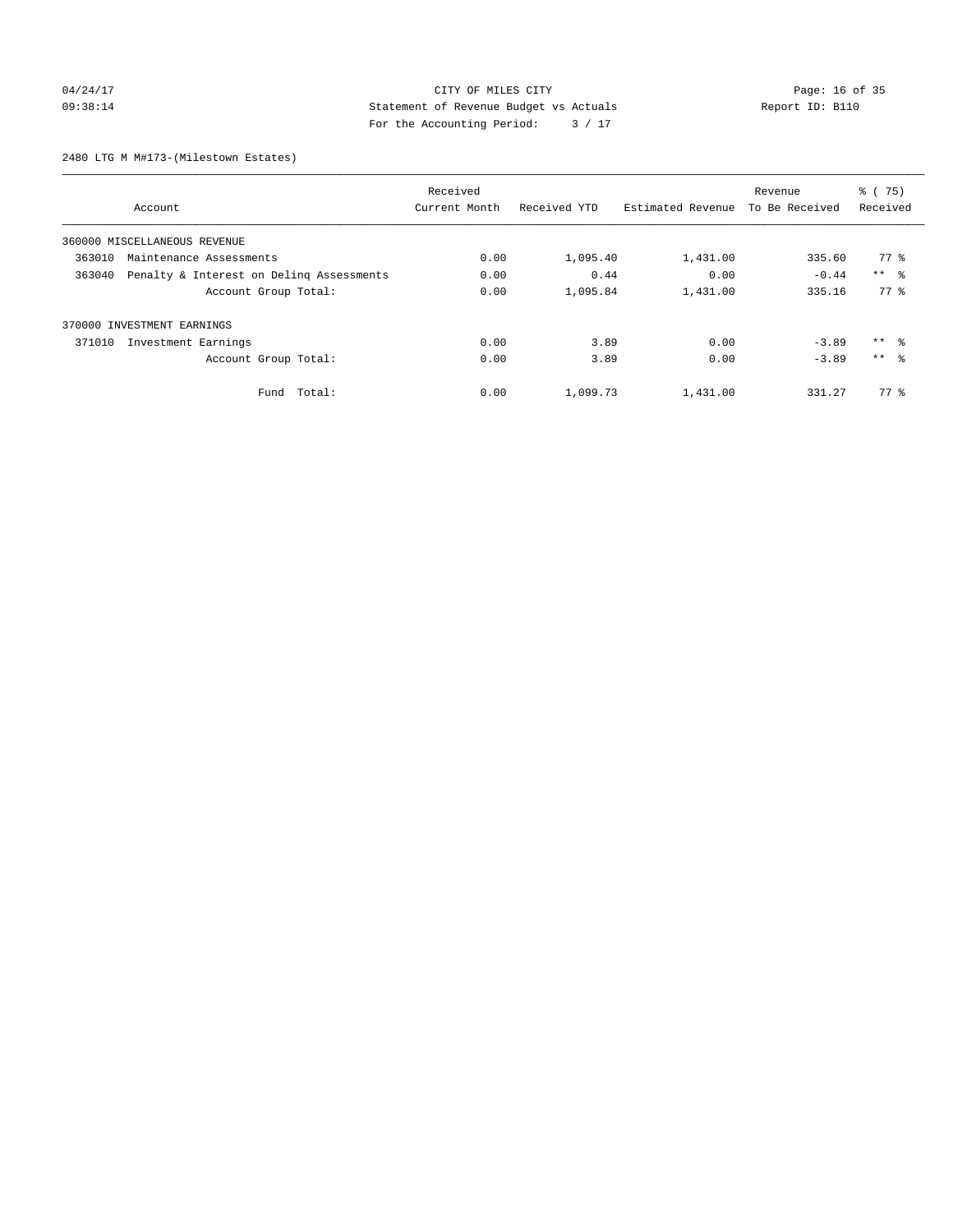# 04/24/17 Page: 17 of 35 09:38:14 Statement of Revenue Budget vs Actuals Report ID: B110 For the Accounting Period: 3 / 17

2510 STR MAINT DIST #204

|        |                                          | Received      |              |                   | Revenue        | % (75)              |
|--------|------------------------------------------|---------------|--------------|-------------------|----------------|---------------------|
|        | Account                                  | Current Month | Received YTD | Estimated Revenue | To Be Received | Received            |
|        | 360000 MISCELLANEOUS REVENUE             |               |              |                   |                |                     |
| 362020 | MISC REVENUE                             | 0.00          | 0.00         | 59,703.00         | 59,703.00      | 0 <sup>8</sup>      |
| 363010 | Maintenance Assessments                  | 23,573.06     | 705,520.00   | 1,365,950.00      | 660,430.00     | $52$ $%$            |
| 363040 | Penalty & Interest on Deling Assessments | 78.02         | 1,404.03     | 1,000.00          | $-404.03$      | 140 %               |
|        | Account Group Total:                     | 23,651.08     | 706,924.03   | 1,426,653.00      | 719,728.97     | $50*$               |
| 370000 | INVESTMENT EARNINGS                      |               |              |                   |                |                     |
| 371010 | Investment Earnings                      | 0.00          | 1,061.76     | 400.00            | $-661.76$      | $265$ $\frac{6}{3}$ |
|        | Account Group Total:                     | 0.00          | 1,061.76     | 400.00            | $-661.76$      | $265$ $%$           |
|        | 380000 OTHER FINANCING SOURCES           |               |              |                   |                |                     |
| 383000 | Interfund Operating Transfer             | 0.00          | 44,781.00    | 86,220.00         | 41,439.00      | $52$ $%$            |
|        | Account Group Total:                     | 0.00          | 44,781.00    | 86,220.00         | 41,439.00      | $52$ $%$            |
|        | Fund Total:                              | 23,651.08     | 752,766.79   | 1,513,273.00      | 760,506.21     | $50*$               |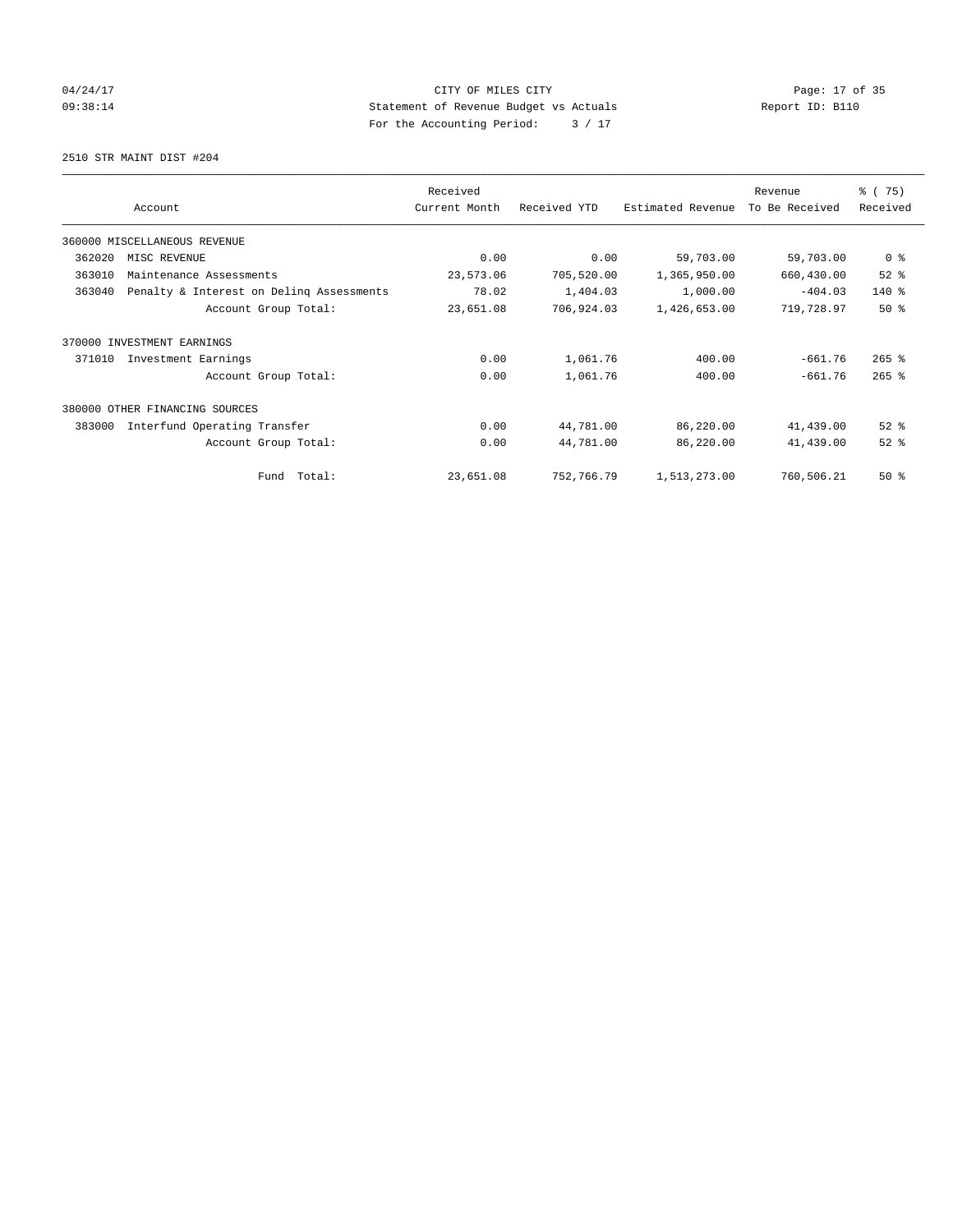# 04/24/17 Page: 18 of 35 09:38:14 Statement of Revenue Budget vs Actuals Report ID: B110 For the Accounting Period: 3 / 17

2520 STR MAINT DIST #205

|                                                    | Received      |              |                   | Revenue        | % (75)          |
|----------------------------------------------------|---------------|--------------|-------------------|----------------|-----------------|
| Account                                            | Current Month | Received YTD | Estimated Revenue | To Be Received | Received        |
| 360000 MISCELLANEOUS REVENUE                       |               |              |                   |                |                 |
| 363010<br>Maintenance Assessments                  | 10,796.31     | 167,408.66   | 473,419.00        | 306,010.34     | 35 <sup>8</sup> |
| 363040<br>Penalty & Interest on Deling Assessments | 94.03         | 694.94       | 1,000.00          | 305.06         | 69 %            |
| Account Group Total:                               | 10,890.34     | 168,103.60   | 474,419.00        | 306, 315.40    | 35%             |
| 370000 INVESTMENT EARNINGS                         |               |              |                   |                |                 |
| 371010<br>Investment Earnings                      | 0.00          | 693.87       | 400.00            | $-293.87$      | $173$ $%$       |
| Account Group Total:                               | 0.00          | 693.87       | 400.00            | $-293.87$      | $173$ $%$       |
| 380000<br>OTHER FINANCING SOURCES                  |               |              |                   |                |                 |
| 383000<br>Interfund Operating Transfer             | 0.00          | 44,781.00    | 86,219.00         | 41,438.00      | $52$ $%$        |
| Account Group Total:                               | 0.00          | 44,781.00    | 86,219.00         | 41,438.00      | $52$ $%$        |
| Fund Total:                                        | 10,890.34     | 213,578.47   | 561,038.00        | 347, 459.53    | 38 <sup>8</sup> |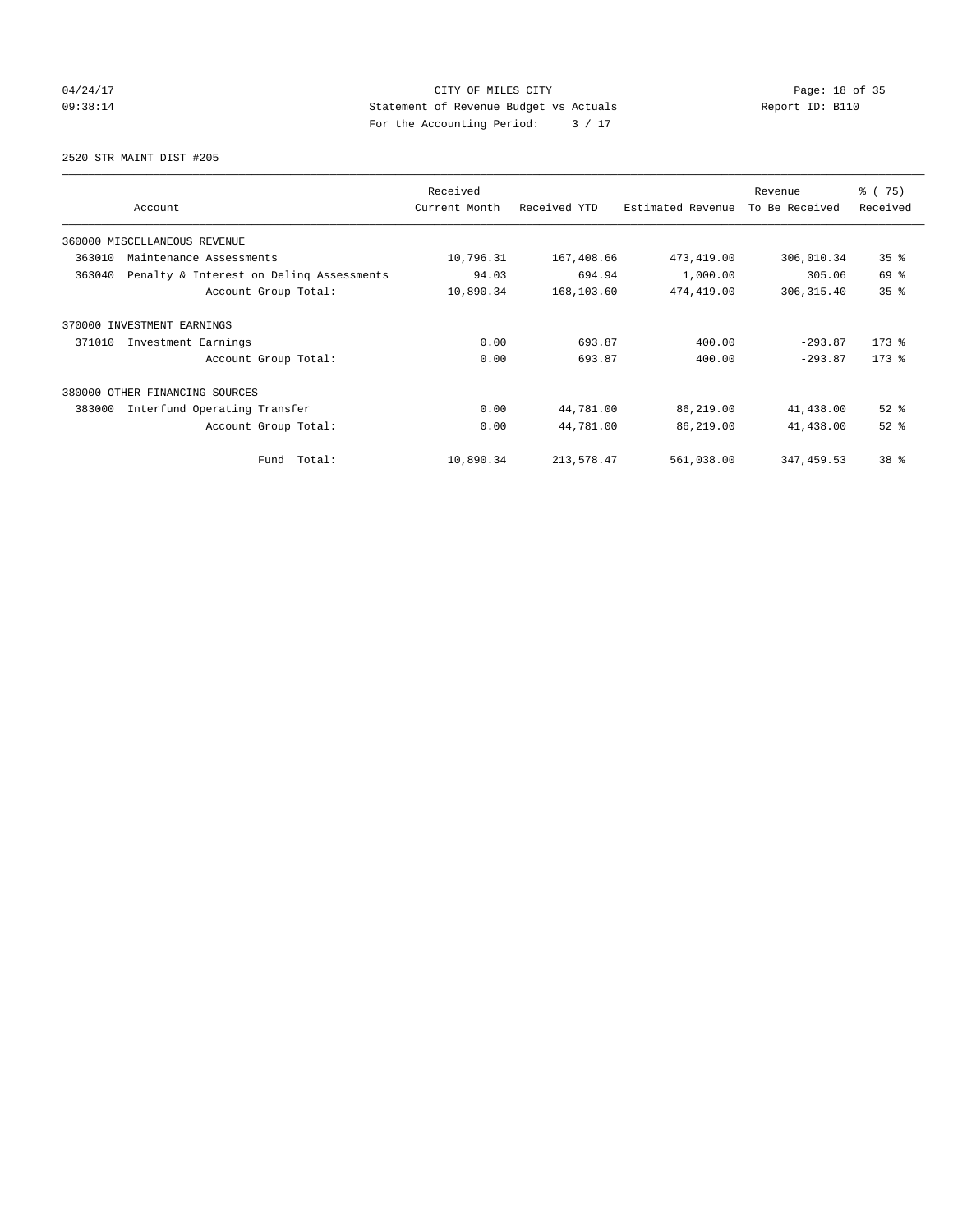## 04/24/17 Page: 19 of 35 09:38:14 Statement of Revenue Budget vs Actuals Report ID: B110 For the Accounting Period: 3 / 17

2540 STR MAINT DIST#207-(MILESTOWN ESTATES)

|        |                                          | Received      |              |                   | Revenue        | % (75)              |
|--------|------------------------------------------|---------------|--------------|-------------------|----------------|---------------------|
|        | Account                                  | Current Month | Received YTD | Estimated Revenue | To Be Received | Received            |
|        | 360000 MISCELLANEOUS REVENUE             |               |              |                   |                |                     |
| 363010 | Maintenance Assessments                  | 0.00          | 3,941.36     | 5,251.00          | 1,309.64       | 75 %                |
| 363040 | Penalty & Interest on Deling Assessments | 0.00          | 10.95        | 0.00              | $-10.95$       | $***$ $\approx$     |
|        | Account Group Total:                     | 0.00          | 3,952.31     | 5,251.00          | 1,298.69       | 75 %                |
|        | 370000 INVESTMENT EARNINGS               |               |              |                   |                |                     |
| 371010 | Investment Earnings                      | 0.00          | 9.24         | 0.00              | $-9.24$        | $***$ $\frac{6}{3}$ |
|        | Account Group Total:                     | 0.00          | 9.24         | 0.00              | $-9.24$        | $***$ $\approx$     |
|        | Total:<br>Fund                           | 0.00          | 3,961.55     | 5,251.00          | 1,289.45       | 75 %                |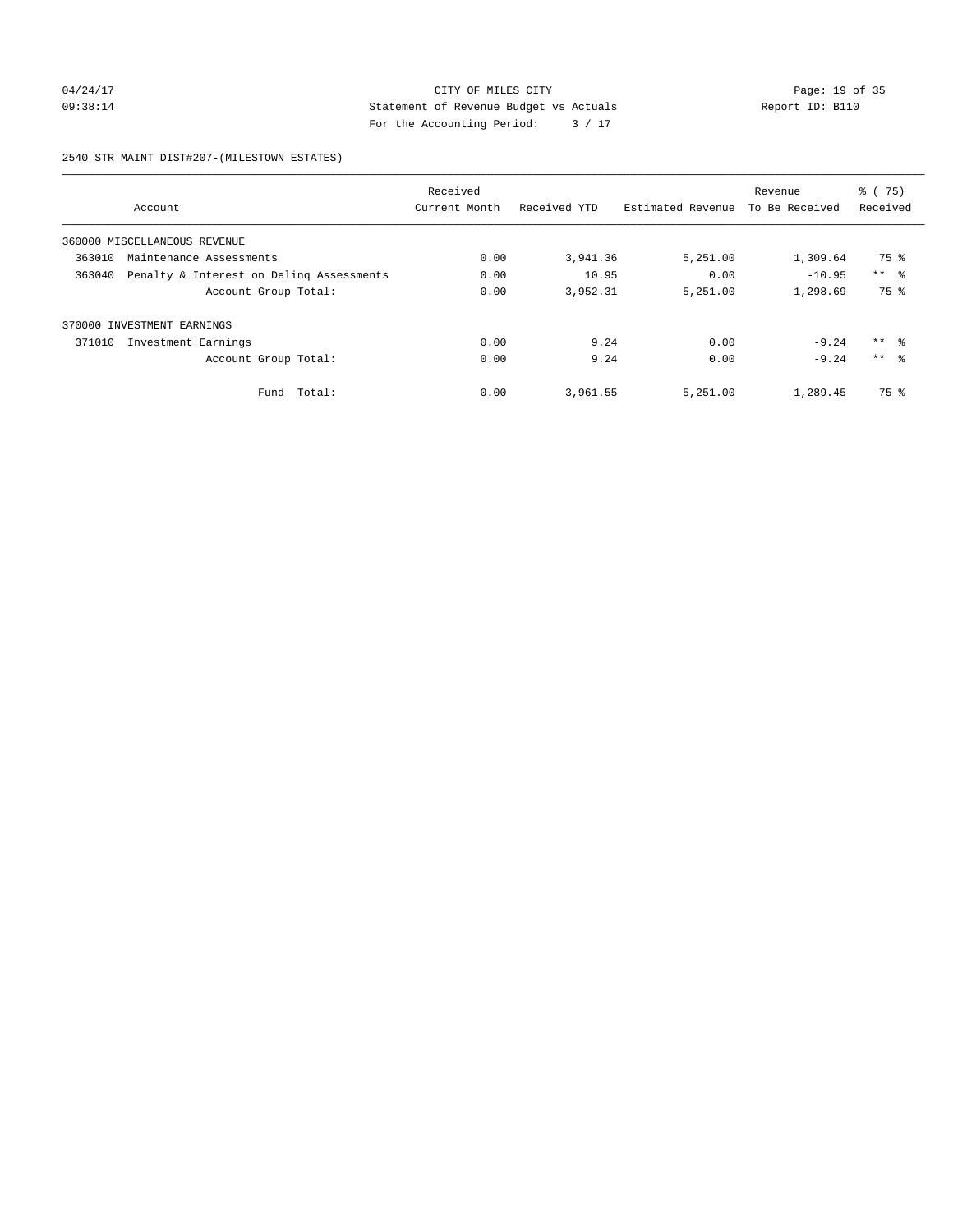## 04/24/17 Page: 20 of 35 09:38:14 Statement of Revenue Budget vs Actuals Report ID: B110 For the Accounting Period: 3 / 17

## 2701 Fire Grants

|        | Account                      |                      | Received<br>Current Month | Received YTD | Estimated Revenue | Revenue<br>To Be Received | 8 (75)<br>Received |
|--------|------------------------------|----------------------|---------------------------|--------------|-------------------|---------------------------|--------------------|
|        | 360000 MISCELLANEOUS REVENUE |                      |                           |              |                   |                           |                    |
| 365040 | DONATIONS-FIRE/AMB           |                      | 0.00                      | 0.00         | 1,000.00          | 1,000.00                  | 0 %                |
|        |                              | Account Group Total: | 0.00                      | 0.00         | 1,000.00          | 1,000.00                  | 0 %                |
|        |                              | Fund Total:          | 0.00                      | 0.00         | 1,000.00          | 1,000.00                  | 0 %                |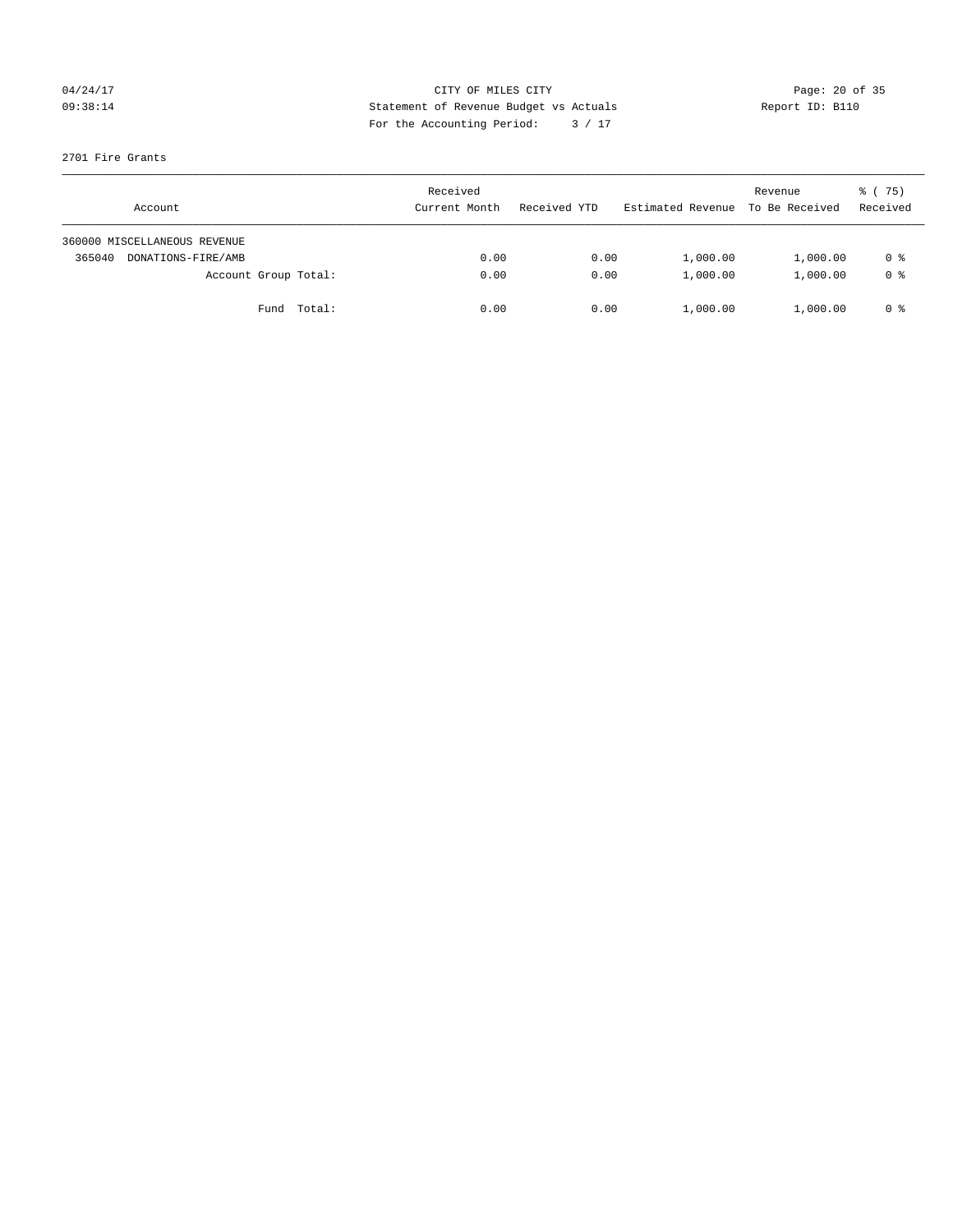## 04/24/17 Page: 21 of 35 09:38:14 Statement of Revenue Budget vs Actuals Report ID: B110 For the Accounting Period: 3 / 17

2820 GAS TAX

| Account                              | Received<br>Current Month | Received YTD | Estimated Revenue | Revenue<br>To Be Received | 8 (75)<br>Received |
|--------------------------------------|---------------------------|--------------|-------------------|---------------------------|--------------------|
| 330000 INTERGOVERNMENTAL REVENUES    |                           |              |                   |                           |                    |
| Gasoline Tax Apportionment<br>335040 | 14,927.12                 | 134, 344, 02 | 179,125.00        | 44,780.98                 | 75 %               |
| Account Group Total:                 | 14,927.12                 | 134,344.02   | 179,125.00        | 44,780.98                 | 75 %               |
| Fund Total:                          | 14,927.12                 | 134,344.02   | 179,125.00        | 44,780.98                 | 75 %               |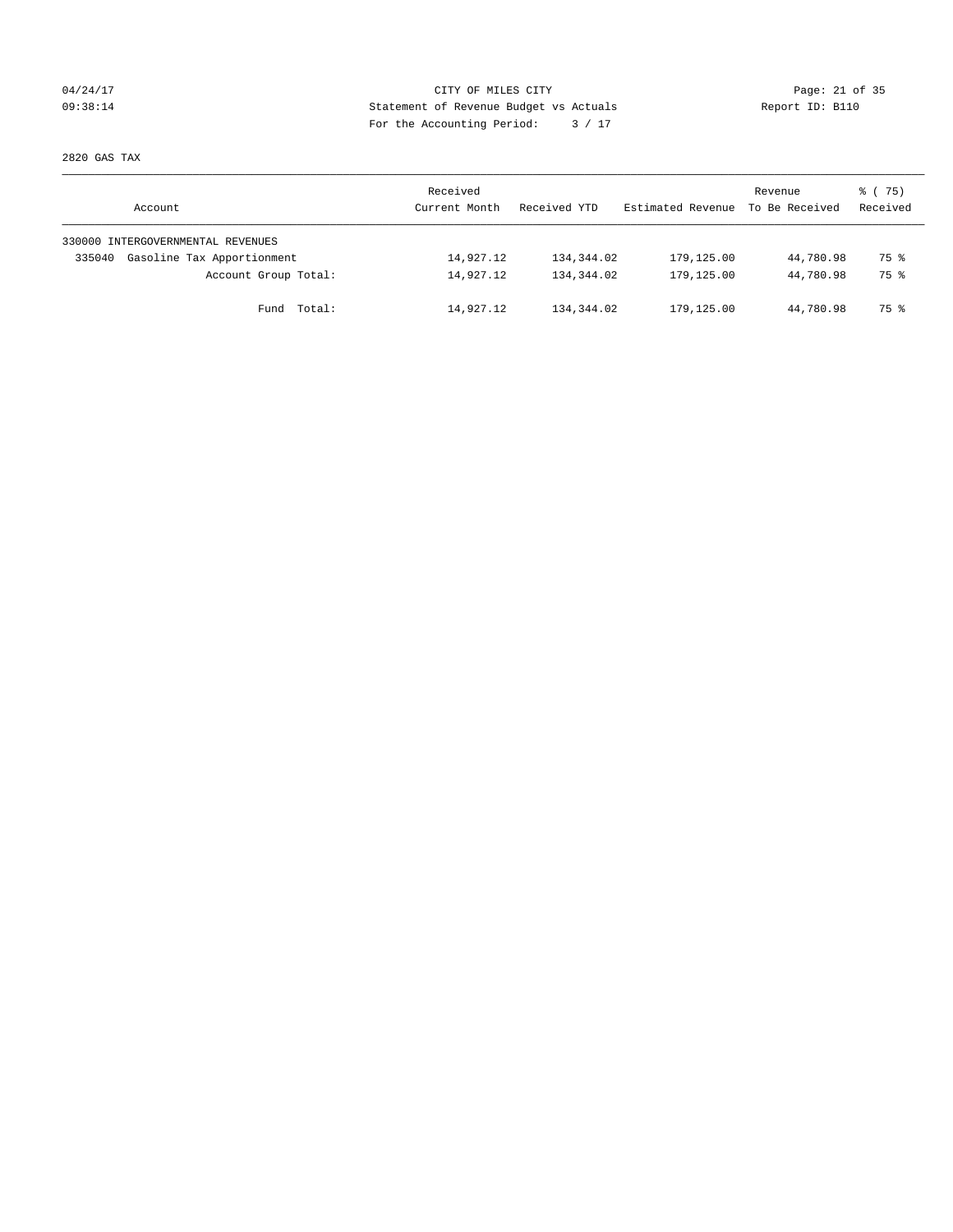# 04/24/17 Page: 22 of 35 09:38:14 Statement of Revenue Budget vs Actuals Report ID: B110 For the Accounting Period: 3 / 17

2850 911 EMERGENCY

|                                   | Received      |              |                   |                           | % (75)         |
|-----------------------------------|---------------|--------------|-------------------|---------------------------|----------------|
| Account                           | Current Month | Received YTD | Estimated Revenue | Revenue<br>To Be Received | Received       |
|                                   |               |              |                   |                           |                |
| 330000 INTERGOVERNMENTAL REVENUES |               |              |                   |                           |                |
| Homeland Security Grant<br>334014 | 0.00          | 0.00         | 105,000.00        | 105,000.00                | 0 <sup>8</sup> |
| Basic 911 Funds<br>335080         | 0.00          | 76, 412.25   | 63,000.00         | $-13, 412.25$             | $121$ $%$      |
| 335081<br>Enhanced 911 Funds      | 0.00          | 47,768.45    | 63,000.00         | 15, 231.55                | 76 %           |
| 335082<br>911 - WIRELESS FUNDS    | 0.00          | 57,847.28    | 75,000.00         | 17, 152. 72               | 77.8           |
| Account Group Total:              | 0.00          | 182,027.98   | 306,000.00        | 123,972.02                | 59 %           |
| 370000 INVESTMENT EARNINGS        |               |              |                   |                           |                |
| 371010<br>Investment Earnings     | 0.00          | 527.27       | 200.00            | $-327.27$                 | $264$ $%$      |
| Account Group Total:              | 0.00          | 527.27       | 200.00            | $-327.27$                 | $264$ $%$      |
| Fund Total:                       | 0.00          | 182, 555.25  | 306,200.00        | 123,644.75                | $60*$          |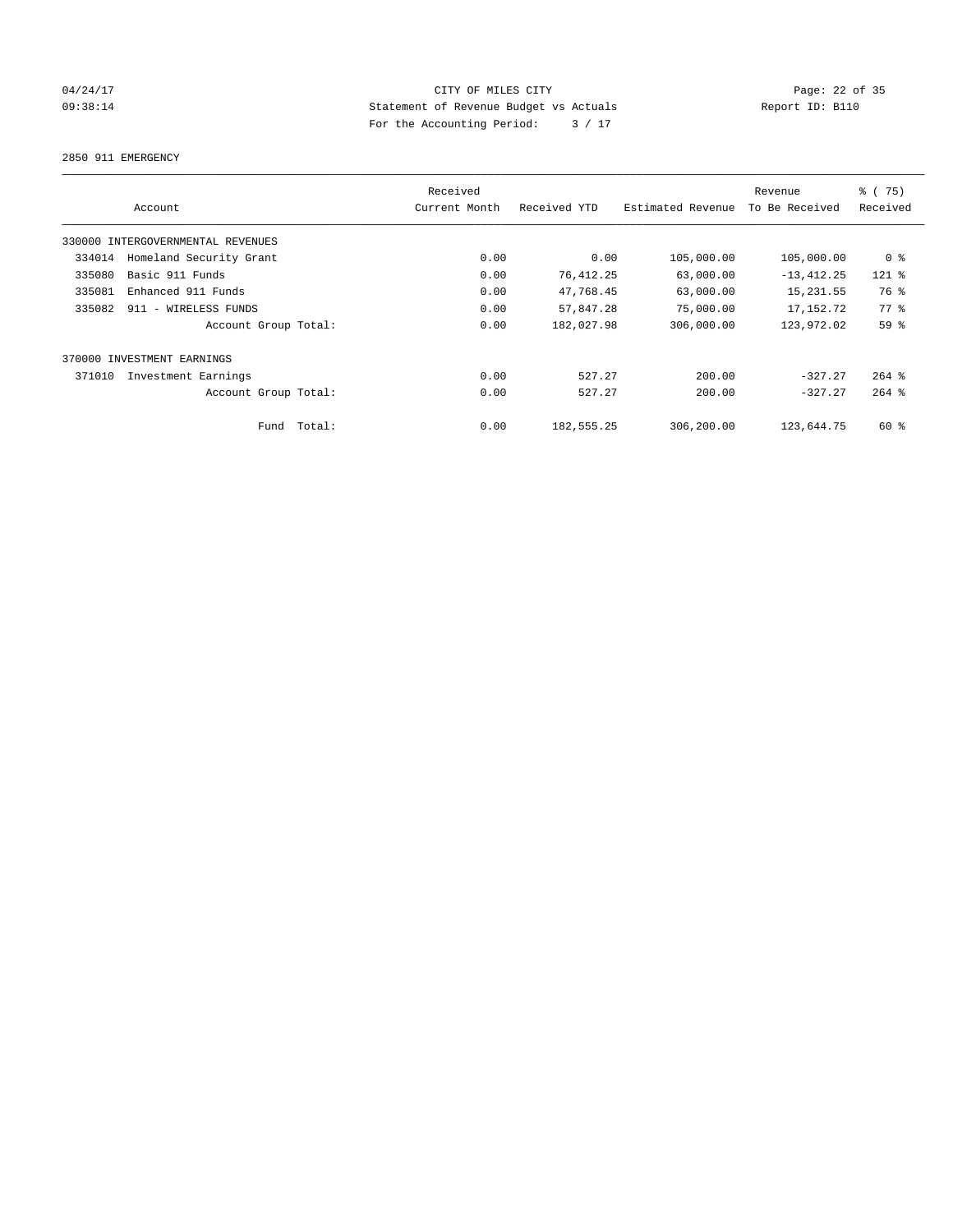# 04/24/17 Page: 23 of 35 09:38:14 Statement of Revenue Budget vs Actuals Report ID: B110 For the Accounting Period: 3 / 17

2880 LIBRARY GRANTS

|        | Account                           | Received<br>Current Month | Received YTD | Estimated Revenue | Revenue<br>To Be Received | % (75)<br>Received |
|--------|-----------------------------------|---------------------------|--------------|-------------------|---------------------------|--------------------|
|        | 330000 INTERGOVERNMENTAL REVENUES |                           |              |                   |                           |                    |
| 334100 | Library - State Aid               | 0.00                      | 5,398.69     | 5,399.00          | 0.31                      | $100*$             |
| 334101 | HB#193-Interlibrary Loan Reimb    | 0.00                      | 0.00         | 5,000.00          | 5,000.00                  | 0 <sup>8</sup>     |
| 334105 | Sagebrush Fed/Coal Sev Tax        | 0.00                      | 4,897.19     | 4,793.00          | $-104.19$                 | $102$ %            |
|        | Account Group Total:              | 0.00                      | 10,295.88    | 15,192.00         | 4,896.12                  | 68 %               |
|        | Total:<br>Fund                    | 0.00                      | 10,295.88    | 15,192.00         | 4,896.12                  | 68 %               |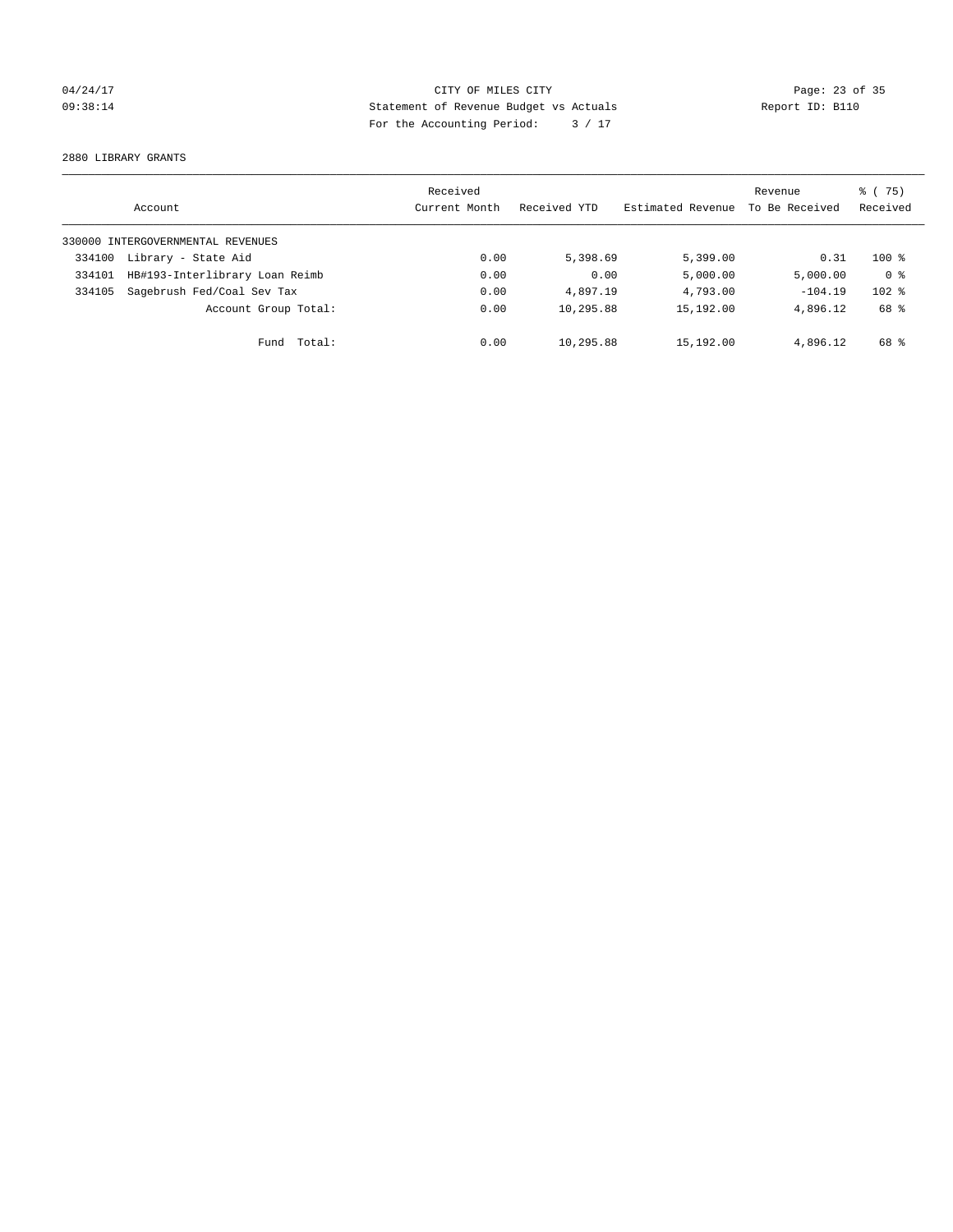# 04/24/17 Page: 24 of 35 09:38:14 Statement of Revenue Budget vs Actuals Report ID: B110 For the Accounting Period: 3 / 17

2935 Historic Preservation

| Account                                | Received<br>Current Month | Received YTD | Estimated Revenue | Revenue<br>To Be Received | % (75)<br>Received |
|----------------------------------------|---------------------------|--------------|-------------------|---------------------------|--------------------|
| 330000 INTERGOVERNMENTAL REVENUES      |                           |              |                   |                           |                    |
| 334000<br>State Grants                 | 0.00                      | 2,750.00     | 5,500.00          | 2,750.00                  | 50%                |
| Account Group Total:                   | 0.00                      | 2,750.00     | 5,500.00          | 2,750.00                  | $50*$              |
| 340000 Charges for Services            |                           |              |                   |                           |                    |
| 346080<br>Preservation Service Fees    | 0.00                      | 0.00         | 1,200.00          | 1,200.00                  | 0 <sup>8</sup>     |
| Account Group Total:                   | 0.00                      | 0.00         | 1,200.00          | 1,200.00                  | 0 <sup>8</sup>     |
| 360000 MISCELLANEOUS REVENUE           |                           |              |                   |                           |                    |
| Contributions and Donations<br>365000  | 0.00                      | 0.00         | 1,000.00          | 1,000.00                  | 0 <sup>8</sup>     |
| Account Group Total:                   | 0.00                      | 0.00         | 1,000.00          | 1,000.00                  | 0 <sup>8</sup>     |
| 380000 OTHER FINANCING SOURCES         |                           |              |                   |                           |                    |
| Interfund Operating Transfer<br>383000 | 0.00                      | 2,200.00     | 2,200.00          | 0.00                      | $100*$             |
| Account Group Total:                   | 0.00                      | 2,200.00     | 2,200.00          | 0.00                      | 100%               |
| Total:<br>Fund                         | 0.00                      | 4,950.00     | 9,900.00          | 4,950.00                  | $50*$              |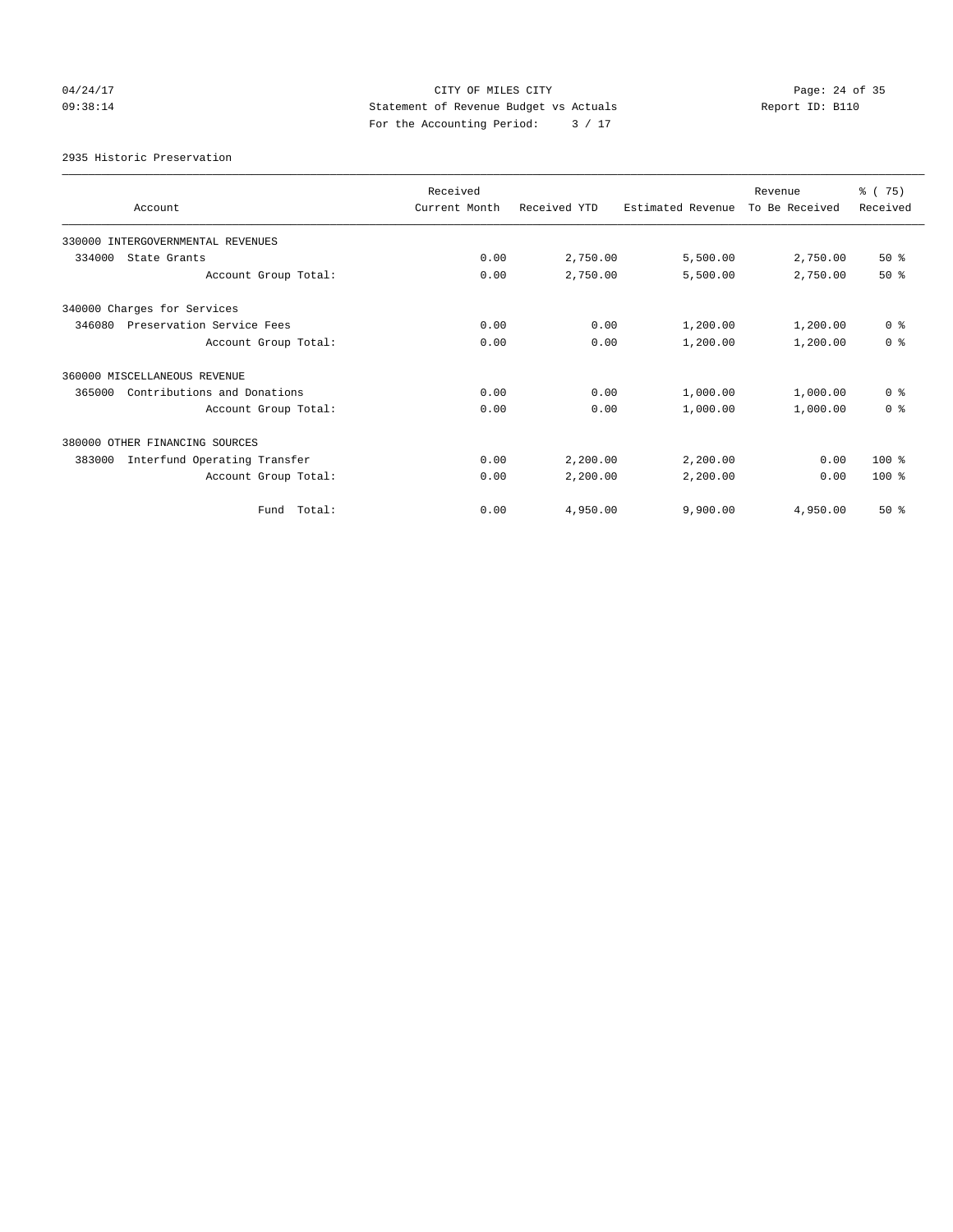## 04/24/17 Page: 25 of 35 09:38:14 Statement of Revenue Budget vs Actuals Report ID: B110 For the Accounting Period: 3 / 17

2985 RETIRED SENIOR VOLUNTEER PROG (RSVP)

|                                      |        | Received      |              |                   | Revenue        | % (75)     |
|--------------------------------------|--------|---------------|--------------|-------------------|----------------|------------|
| Account                              |        | Current Month | Received YTD | Estimated Revenue | To Be Received | Received   |
| 330000<br>INTERGOVERNMENTAL REVENUES |        |               |              |                   |                |            |
| RSVP-Fallon/Custer<br>331166         |        | 4,588.67      | 51, 544.55   | 82,412.00         | 30,867.45      | 63 %       |
| Account Group Total:                 |        | 4,588.67      | 51, 544.55   | 82,412.00         | 30,867.45      | 63 %       |
| 360000 MISCELLANEOUS REVENUE         |        |               |              |                   |                |            |
| 362020<br>MISC REVENUE               |        | 8,923.93      | 18,300.41    | 13,350.00         | $-4,950.41$    | $137$ %    |
| Account Group Total:                 |        | 8,923.93      | 18,300.41    | 13,350.00         | $-4,950.41$    | $137$ $%$  |
| 370000 INVESTMENT EARNINGS           |        |               |              |                   |                |            |
| Investment Earnings<br>371010        |        | 0.00          | 25.22        | 0.00              | $-25.22$       | $***$ $ -$ |
| Account Group Total:                 |        | 0.00          | 25.22        | 0.00              | $-25.22$       | $***$ $ -$ |
| Fund                                 | Total: | 13,512.60     | 69,870.18    | 95,762.00         | 25,891.82      | 73.8       |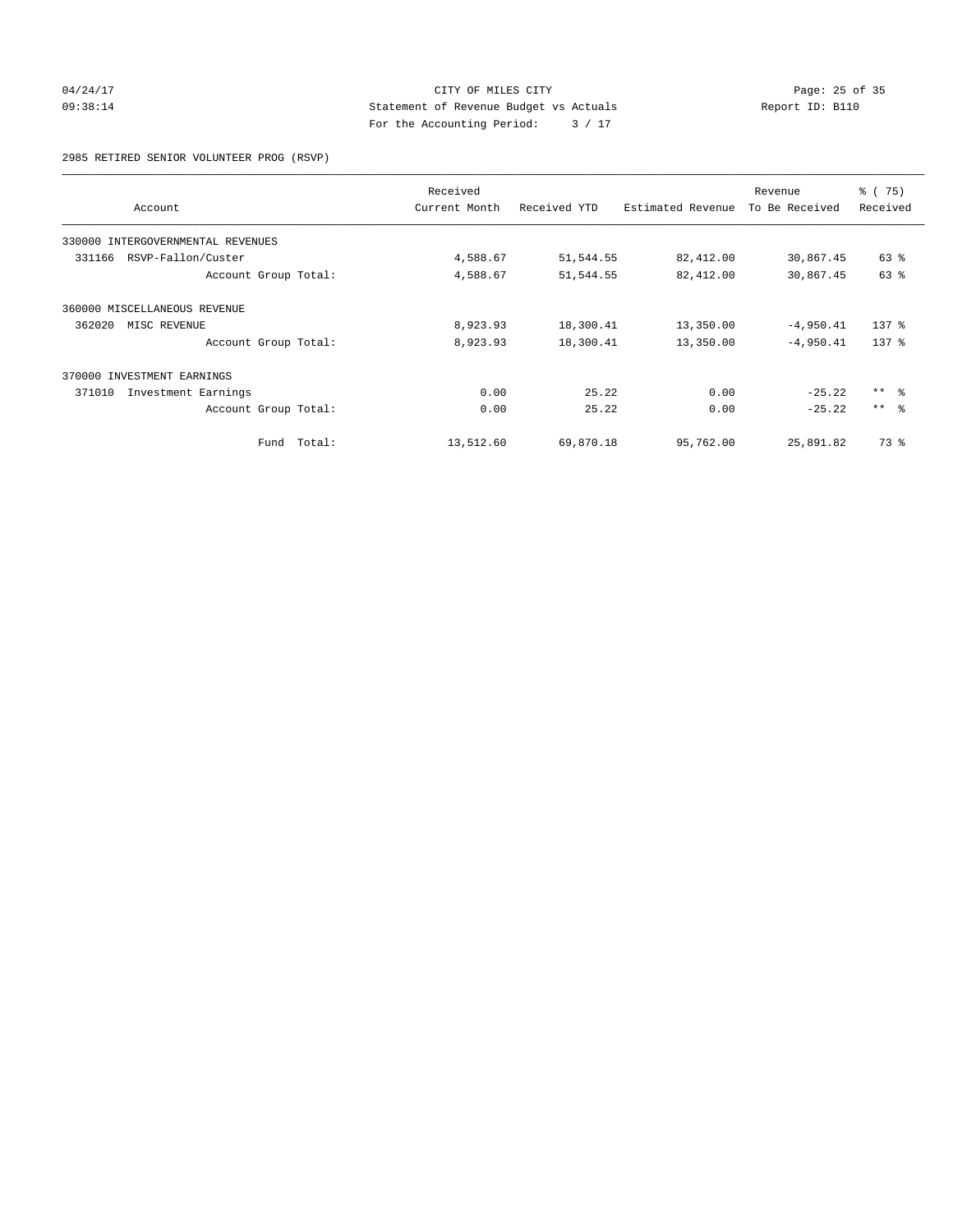## 04/24/17 Page: 26 of 35 09:38:14 Statement of Revenue Budget vs Actuals Report ID: B110 For the Accounting Period: 3 / 17

#### 3400 SID REVOLVING FUND

| Account                                | Received<br>Current Month | Received YTD | Estimated Revenue | Revenue<br>To Be Received | 8 (75)<br>Received |
|----------------------------------------|---------------------------|--------------|-------------------|---------------------------|--------------------|
| 380000 OTHER FINANCING SOURCES         |                           |              |                   |                           |                    |
| Interfund Operating Transfer<br>383000 | 0.00                      | 2,985.00     | 0.00              | $-2.985.00$               | $***$ %            |
| Account Group Total:                   | 0.00                      | 2,985.00     | 0.00              | $-2.985.00$               | $***$ %            |
| Fund Total:                            | 0.00                      | 2,985.00     | 0.00              | $-2,985.00$               | $***$ %            |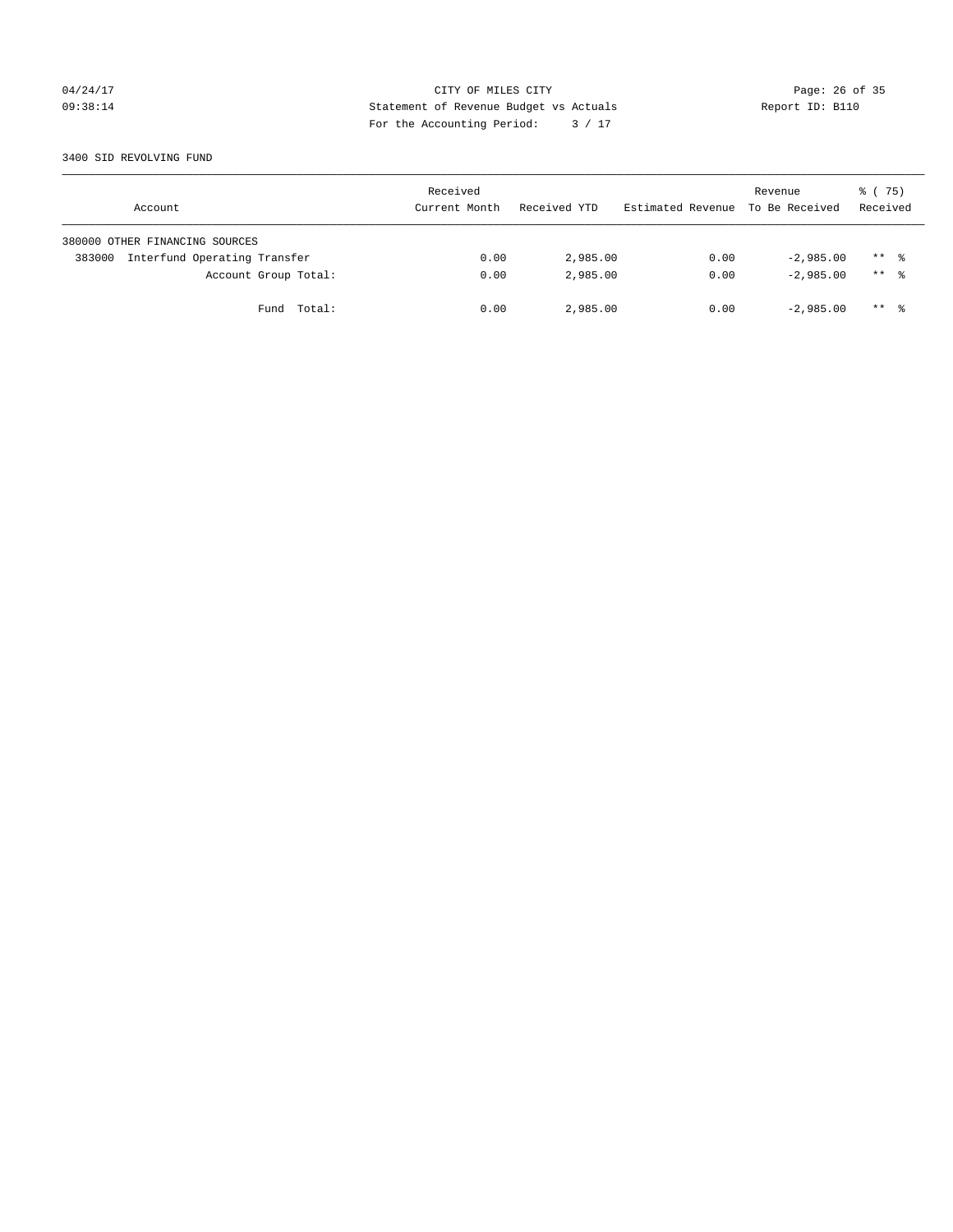## 04/24/17 Page: 27 of 35 09:38:14 Statement of Revenue Budget vs Actuals Report ID: B110 For the Accounting Period: 3 / 17

3670 SID 211

| Account                                           | Received<br>Current Month | Received YTD | Estimated Revenue | Revenue<br>To Be Received | 8 (75)<br>Received |
|---------------------------------------------------|---------------------------|--------------|-------------------|---------------------------|--------------------|
| 360000 MISCELLANEOUS REVENUE                      |                           |              |                   |                           |                    |
| Bond Principal and Interest Assessments<br>363020 | 0.00                      | 17,597.09    | 4,551.00          | $-13,046.09$              | 387 %              |
| Account Group Total:                              | 0.00                      | 17,597.09    | 4,551.00          | $-13.046.09$              | 387 %              |
| Fund Total:                                       | 0.00                      | 17,597.09    | 4,551.00          | $-13,046.09$              | 387 %              |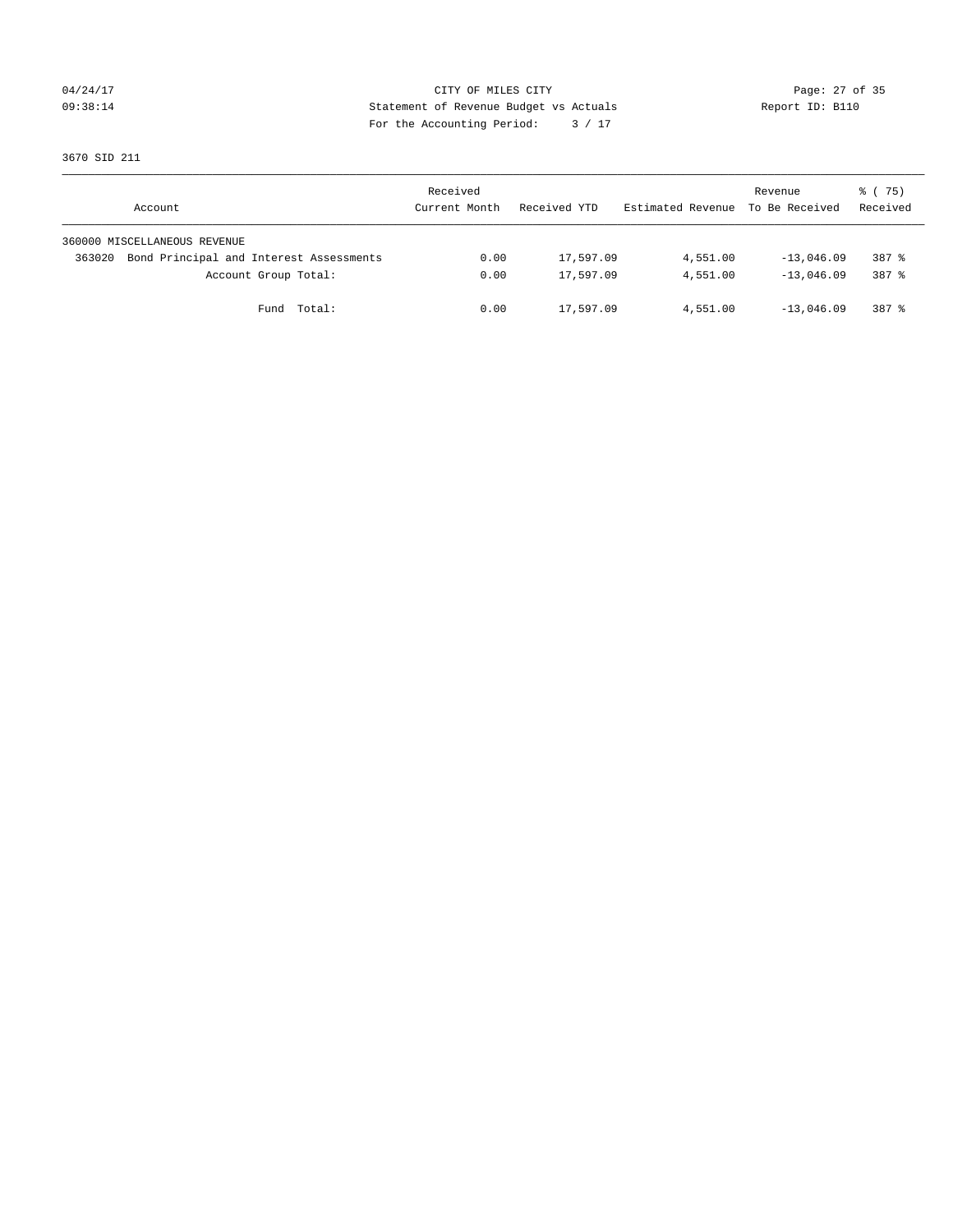04/24/17 Page: 28 of 35 09:38:14 Statement of Revenue Budget vs Actuals Report ID: B110 For the Accounting Period: 3 / 17

4000 General Fund Capitol Improvement Fund

|                                        | Received      |              |                   | Revenue        | $\frac{6}{6}$ (75)  |
|----------------------------------------|---------------|--------------|-------------------|----------------|---------------------|
| Account                                | Current Month | Received YTD | Estimated Revenue | To Be Received | Received            |
| 370000 INVESTMENT EARNINGS             |               |              |                   |                |                     |
| 371010<br>Investment Earnings          | 0.00          | 154.23       | 0.00              | $-154.23$      | $***$ $\frac{6}{3}$ |
| Account Group Total:                   | 0.00          | 154.23       | 0.00              | $-154.23$      | $***$ $\frac{6}{3}$ |
| OTHER FINANCING SOURCES<br>380000      |               |              |                   |                |                     |
| Interfund Operating Transfer<br>383000 | 0.00          | 77,000.00    | 77,000.00         | 0.00           | $100*$              |
| Account Group Total:                   | 0.00          | 77,000.00    | 77,000.00         | 0.00           | $100*$              |
| Fund Total:                            | 0.00          | 77,154.23    | 77,000.00         | $-154.23$      | $100*$              |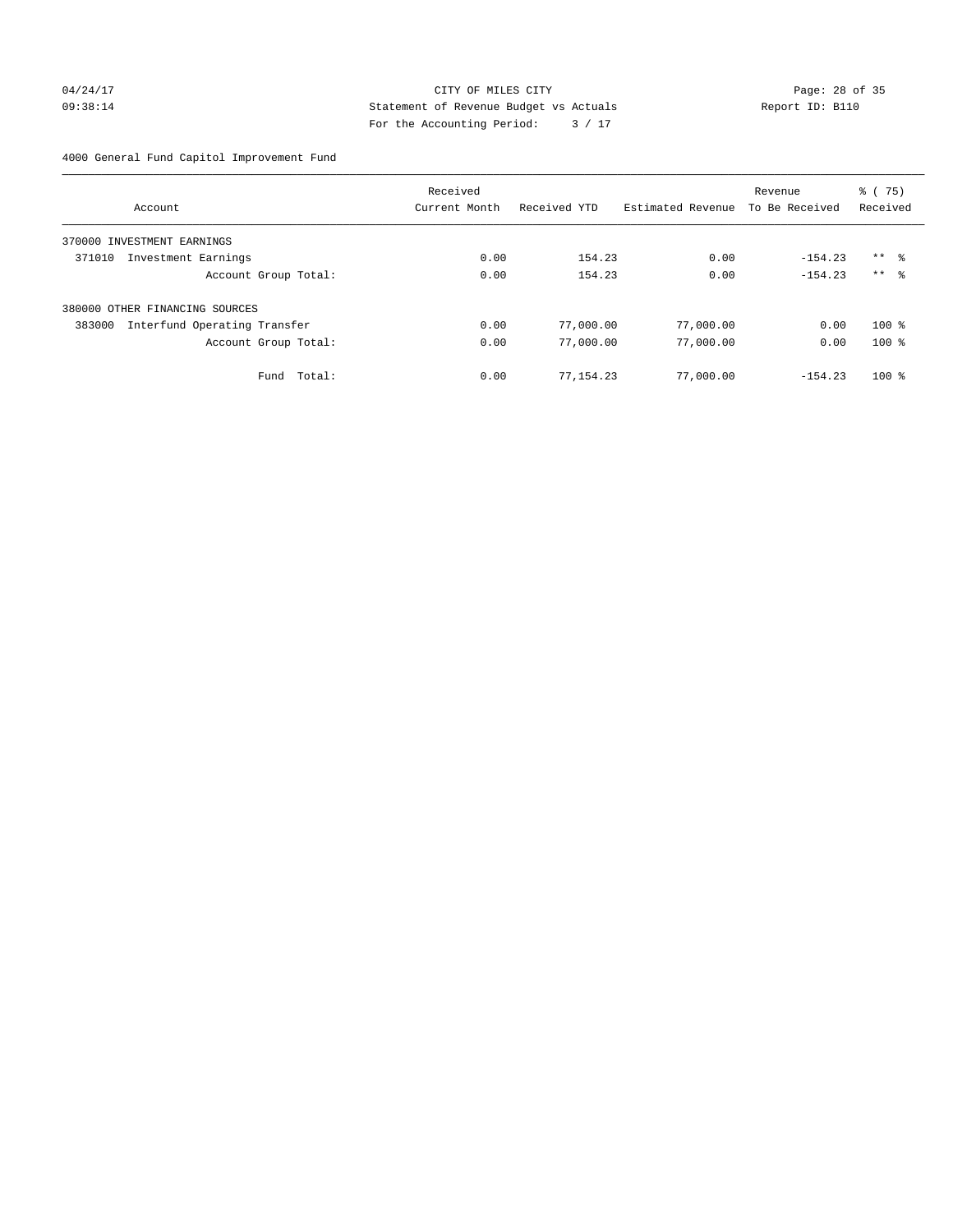## 04/24/17 Page: 29 of 35 09:38:14 Statement of Revenue Budget vs Actuals Report ID: B110 For the Accounting Period: 3 / 17

4056 Airport- Capital Improvement Plan

|        |                                    | Received      |              |                   | Revenue        | % (75)          |
|--------|------------------------------------|---------------|--------------|-------------------|----------------|-----------------|
|        | Account                            | Current Month | Received YTD | Estimated Revenue | To Be Received | Received        |
|        | 340000 Charges for Services        |               |              |                   |                |                 |
| 343018 | Sale of Street & Roadway Materials | 0.00          | 0.00         | 1,000.00          | 1,000.00       | 0 <sup>8</sup>  |
| 343065 | Building Rentals                   | 0.00          | 0.00         | 10,200.00         | 10,200.00      | 0 <sup>8</sup>  |
| 343067 | Other - Miscellaneous              | 0.00          | 8,029.12     | 0.00              | $-8,029.12$    | $***$ $\approx$ |
| 343069 | Ag Contract                        | 0.00          | $-250.00$    | 1,000.00          | 1,250.00       | $-25$ $%$       |
|        | Account Group Total:               | 0.00          | 7,779.12     | 12,200.00         | 4,420.88       | 64 %            |
|        | 360000 MISCELLANEOUS REVENUE       |               |              |                   |                |                 |
| 361010 | Land Rental                        | 0.00          | 2,560.00     | 50,000.00         | 47,440.00      | 5 <sup>8</sup>  |
|        | Account Group Total:               | 0.00          | 2,560.00     | 50,000.00         | 47,440.00      | 5 <sup>8</sup>  |
|        | Total:<br>Fund                     | 0.00          | 10,339.12    | 62,200.00         | 51,860.88      | $17*$           |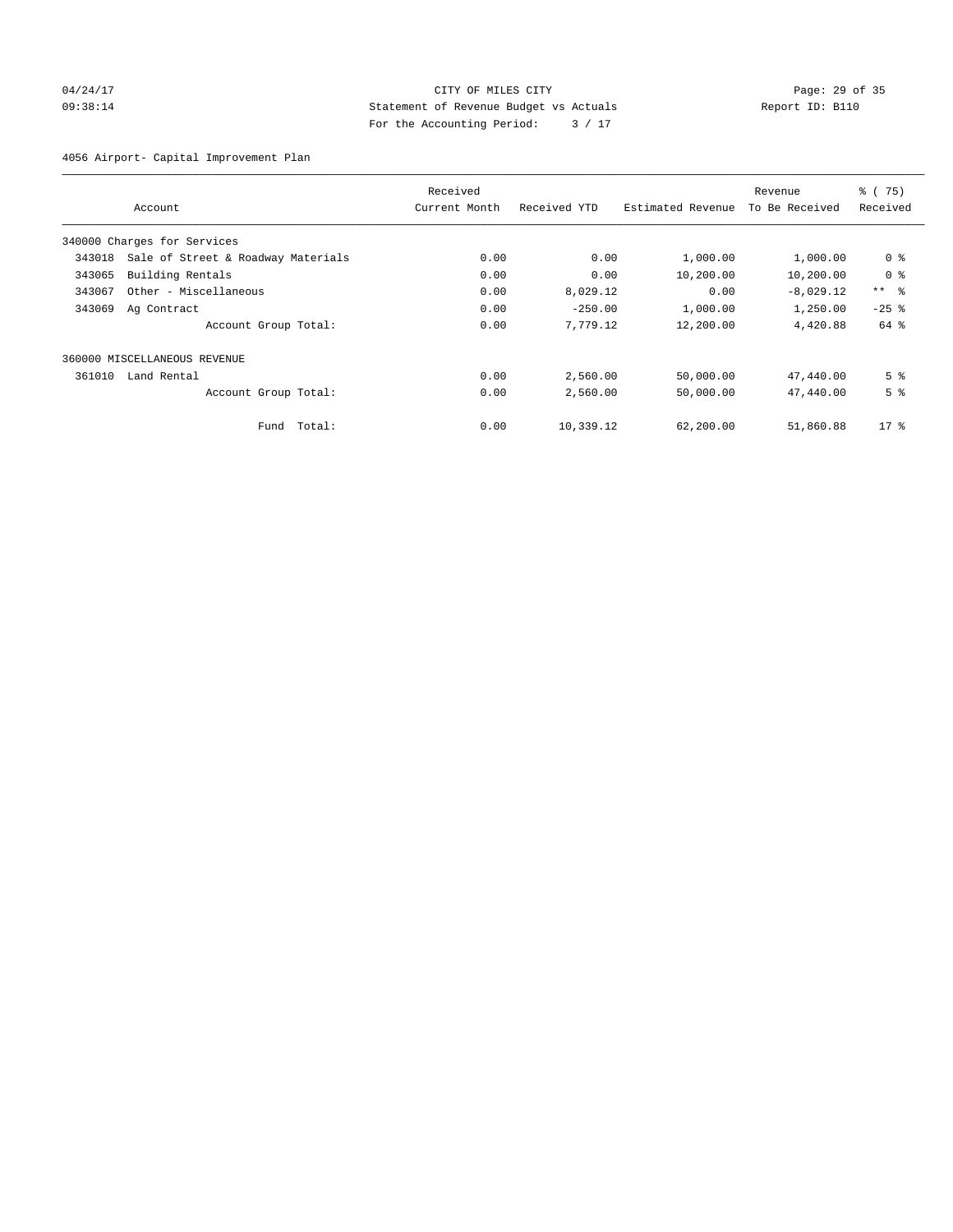04/24/17 Page: 30 of 35 09:38:14 Statement of Revenue Budget vs Actuals Report ID: B110 For the Accounting Period: 3 / 17

4060 CAPITAL IMPROV-PUBLIC WORKS

|        |                                    | Received      |              |                   | Revenue        | % (75)          |
|--------|------------------------------------|---------------|--------------|-------------------|----------------|-----------------|
|        | Account                            | Current Month | Received YTD | Estimated Revenue | To Be Received | Received        |
|        | 320000 LICENSES AND PERMITS        |               |              |                   |                |                 |
| 323040 | Other Miscellaneous Permits        | 0.00          | 2,225.00     | 3,000.00          | 775.00         | 74 %            |
|        | Account Group Total:               | 0.00          | 2,225.00     | 3,000.00          | 775.00         | 74 %            |
|        | 340000 Charges for Services        |               |              |                   |                |                 |
| 343014 | Street Cleaning                    | 0.00          | 1,140.00     | 8,490.00          | 7,350.00       | $13*$           |
| 343016 | Prkg Vio/Off Str-Impnd Fees        | 0.00          | 600.00       | 500.00            | $-100.00$      | $120*$          |
| 343018 | Sale of Street & Roadway Materials | 0.00          | 2,694.00     | 1,000.00          | $-1,694.00$    | $269$ $%$       |
|        | Account Group Total:               | 0.00          | 4,434.00     | 9,990.00          | 5,556.00       | 44 %            |
|        | 370000 INVESTMENT EARNINGS         |               |              |                   |                |                 |
| 371010 | Investment Earnings                | 0.00          | 735.85       | 0.00              | $-735.85$      | $***$ $=$       |
|        | Account Group Total:               | 0.00          | 735.85       | 0.00              | $-735.85$      | $***$ $\approx$ |
|        | 380000 OTHER FINANCING SOURCES     |               |              |                   |                |                 |
| 383000 | Interfund Operating Transfer       | 0.00          | 75,000.00    | 139,897.00        | 64,897.00      | 54%             |
|        | Account Group Total:               | 0.00          | 75,000.00    | 139,897.00        | 64,897.00      | 54 %            |
|        | Total:<br>Fund                     | 0.00          | 82, 394.85   | 152,887.00        | 70,492.15      | $54$ $%$        |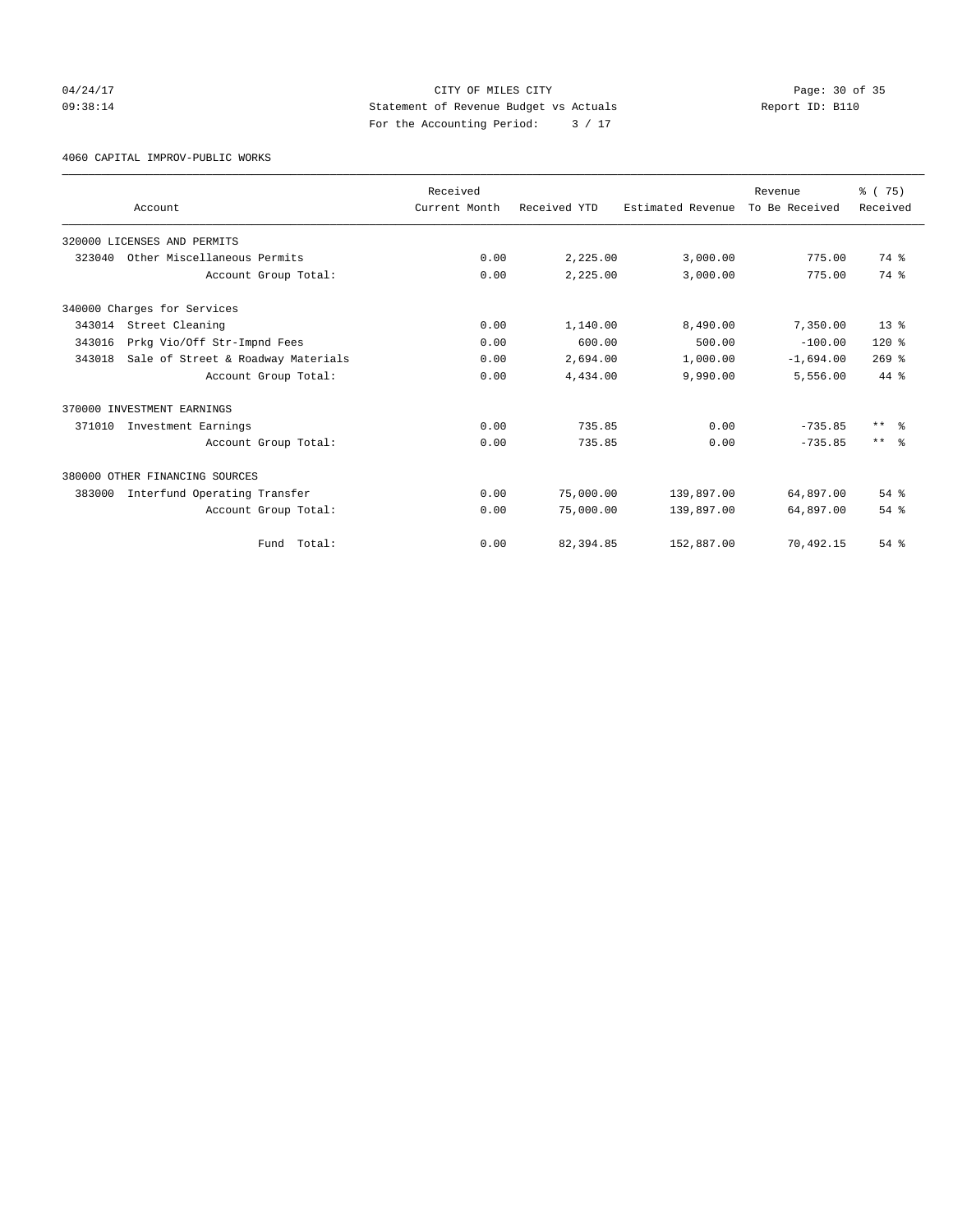# 04/24/17 Page: 31 of 35 09:38:14 Statement of Revenue Budget vs Actuals Report ID: B110 For the Accounting Period: 3 / 17

5210 WATER UTILITY

|        | Account                              | Received<br>Current Month | Received YTD | Estimated Revenue | Revenue<br>To Be Received | % (75)<br>Received  |
|--------|--------------------------------------|---------------------------|--------------|-------------------|---------------------------|---------------------|
|        | 330000 INTERGOVERNMENTAL REVENUES    |                           |              |                   |                           |                     |
| 331041 | Economic Development Act-Water Study | 0.00                      | 22,055.86    | 0.00              | $-22.055.86$              | $***$ $=$           |
|        | Account Group Total:                 | 0.00                      | 22,055.86    | 0.00              | $-22.055.86$              | $***$ $ -$          |
|        | 340000 Charges for Services          |                           |              |                   |                           |                     |
| 343021 | Metered Water Sales                  | 128, 122.63               | 1,536,111.35 | 1,843,758.00      | 307,646.65                | 83 <sup>8</sup>     |
| 343022 | Unmetered Water Sales/Chrgoffs       | 73.29                     | 418.30       | 1,600.00          | 1,181.70                  | 26 <sup>8</sup>     |
| 343023 | Bulk Water Sales                     | 145.14                    | 7,011.36     | 6,000.00          | $-1,011.36$               | $117*$              |
| 343024 | Sales of Water Materials & Supplies  | 0.00                      | 260.00       | 0.00              | $-260.00$                 | $***$ $ -$          |
| 343025 | Hookup Fee                           | 600.00                    | 8,520.00     | 8,000.00          | $-520.00$                 | 107 <sub>8</sub>    |
| 343026 | Water Install/Tap Chrgs/Labor        | 0.00                      | 14,942.87    | 4,000.00          | $-10,942.87$              | $374$ $%$           |
| 343027 | Chq for Wtr Dept. Serv               | 545.00                    | 12,755.00    | 0.00              | $-12,755.00$              | $***$ $ -$          |
| 343029 | Curb Stop Replacement Fee            | 3,574.00                  | 32,590.00    | 42,500.00         | 9,910.00                  | 77.8                |
| 343039 | Custer Co w/s District (Water Study) | 0.00                      | 7,500.00     | 0.00              | $-7.500.00$               | $***$ $\frac{6}{5}$ |
|        | Account Group Total:                 | 133,060.06                | 1,620,108.88 | 1,905,858.00      | 285,749.12                | 85%                 |
|        | 360000 MISCELLANEOUS REVENUE         |                           |              |                   |                           |                     |
|        | 362020 MISC REVENUE                  | 0.00                      | 60.00        | 1,000.00          | 940.00                    | 6 %                 |
|        | Account Group Total:                 | 0.00                      | 60.00        | 1,000.00          | 940.00                    | 6 %                 |
|        | 370000 INVESTMENT EARNINGS           |                           |              |                   |                           |                     |
| 371010 | Investment Earnings                  | 0.00                      | 15,292.20    | 6,000.00          | $-9, 292.20$              | $255$ $%$           |
|        | Account Group Total:                 | 0.00                      | 15,292.20    | 6,000.00          | $-9, 292.20$              | $255$ %             |
|        | Fund Total:                          | 133,060.06                | 1,657,516.94 | 1,912,858.00      | 255, 341.06               | 87%                 |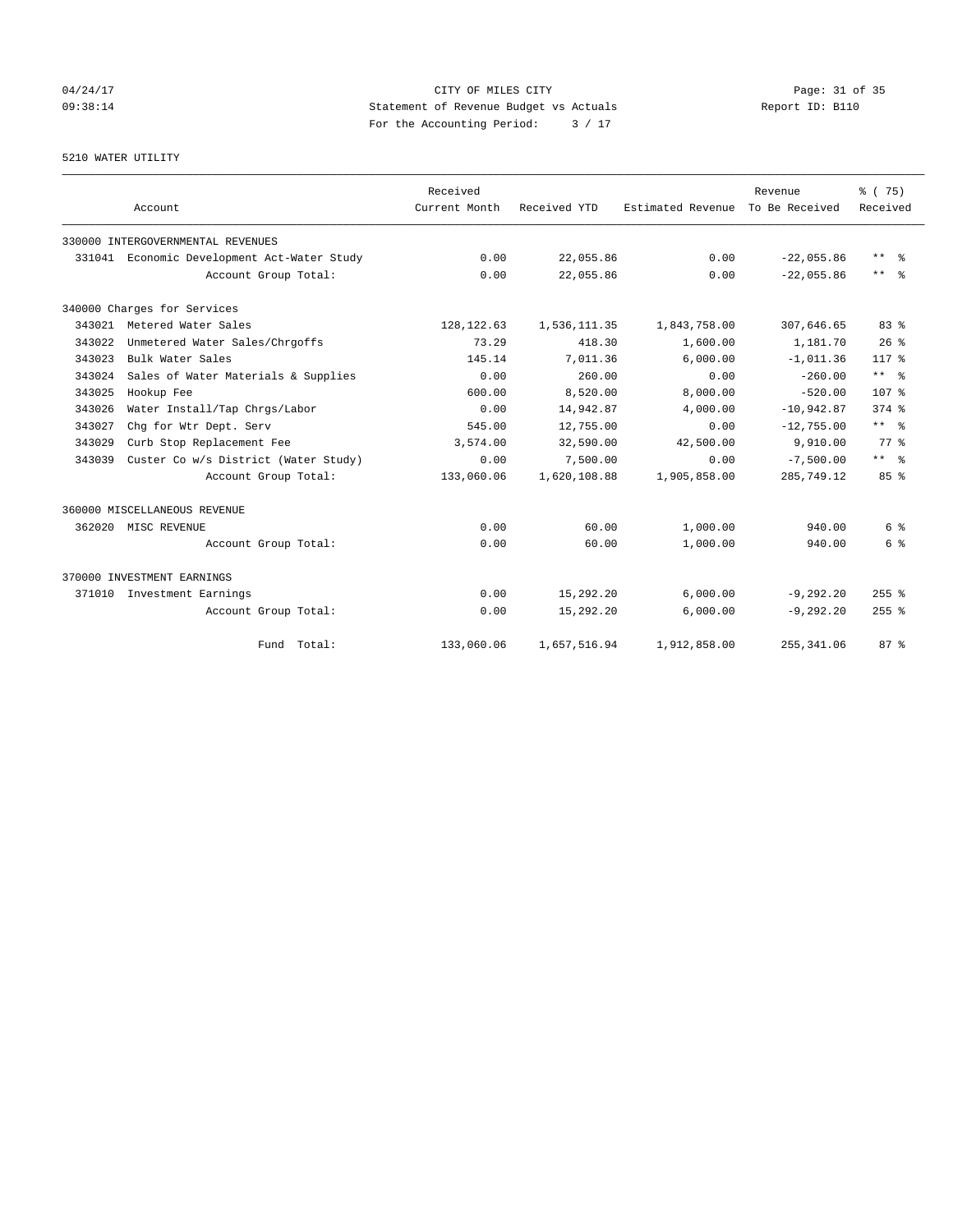# 04/24/17 Page: 32 of 35 09:38:14 Statement of Revenue Budget vs Actuals Report ID: B110 For the Accounting Period: 3 / 17

## 5310 SEWER UTILITY

|        |                                         | Received      |              |                   | Revenue        | % (75)                    |
|--------|-----------------------------------------|---------------|--------------|-------------------|----------------|---------------------------|
|        | Account                                 | Current Month | Received YTD | Estimated Revenue | To Be Received | Received                  |
|        | 330000 INTERGOVERNMENTAL REVENUES       |               |              |                   |                |                           |
|        | 331991 Federal Stimulus                 | 0.00          | 400,000.00   | 0.00              | $-400,000.00$  | $\star\star$<br>$\approx$ |
| 334120 | TSEP Grant                              | 0.00          | 340,000.00   | 500,000.00        | 160,000.00     | 68 %                      |
| 334121 | DNRC GRANTS                             | 0.00          | 0.00         | 50,000.00         | 50,000.00      | 0 <sup>8</sup>            |
| 334122 | Renewable Resource Grant                | 0.00          | 0.00         | 50,000.00         | 50,000.00      | 0 <sup>8</sup>            |
|        | Account Group Total:                    | 0.00          | 740,000.00   | 600,000.00        | $-140,000.00$  | $123$ %                   |
|        | 340000 Charges for Services             |               |              |                   |                |                           |
| 341075 | Serv/Cnty-Interlocal Agmt               | 0.00          | 765.00       | 0.00              | $-765.00$      | $***$ $ -$                |
| 343031 | Sewer Service Charges                   | 164,074.36    | 1,493,378.09 | 2,038,010.00      | 544,631.91     | 73.8                      |
| 343032 | Sewer Installation Charges/Chrgoffs     | 73.29         | 250.57       | 1,000.00          | 749.43         | $25$ $%$                  |
| 343033 | Hookup Fee                              | 360.00        | 1,920.00     | 4,000.00          | 2,080.00       | 48 %                      |
| 343034 | Treatment Facilities Fees               | 150.00        | 1,290.00     | 2,000.00          | 710.00         | 65 %                      |
| 343036 | Miscellaneous Sewer Revenue (Labor)     | 260.00        | 4,636.19     | 1,000.00          | $-3,636.19$    | 464 %                     |
| 343037 | Baker Road Etc.                         | 1,066.16      | 9,052.74     | 6, 200.00         | $-2,852.74$    | 146%                      |
| 343039 | Custer Co w/s District (Water Study)    | 0.00          | 7,500.00     | 0.00              | $-7,500.00$    | $***$ $ -$                |
|        | Account Group Total:                    | 165,983.81    | 1,518,792.59 | 2,052,210.00      | 533, 417.41    | 74 %                      |
|        | 360000 MISCELLANEOUS REVENUE            |               |              |                   |                |                           |
| 361010 | Land Rental                             | 0.00          | 75.90        | 1,600.00          | 1,524.10       | 5 <sup>8</sup>            |
| 362020 | MISC REVENUE                            | 0.00          | 0.00         | 3,000.00          | 3,000.00       | 0 <sup>8</sup>            |
|        | Account Group Total:                    | 0.00          | 75.90        | 4,600.00          | 4,524.10       | 2 <sup>8</sup>            |
|        | 370000 INVESTMENT EARNINGS              |               |              |                   |                |                           |
|        | 371010 Investment Earnings              | 0.00          | 2,346.48     | 500.00            | $-1,846.48$    | 469%                      |
|        | Account Group Total:                    | 0.00          | 2,346.48     | 500.00            | $-1,846.48$    | $469$ $%$                 |
|        | 380000 OTHER FINANCING SOURCES          |               |              |                   |                |                           |
|        | 381070 Proceeds/Loans/Intercap 016-2015 | 0.00          | 429,657.00   | 6, 200, 000.00    | 5,770,343.00   | 7 %                       |
|        | Account Group Total:                    | 0.00          | 429,657.00   | 6, 200, 000.00    | 5,770,343.00   | 7 %                       |
|        | Total:<br>Fund                          | 165,983.81    | 2,690,871.97 | 8,857,310.00      | 6,166,438.03   | $30*$                     |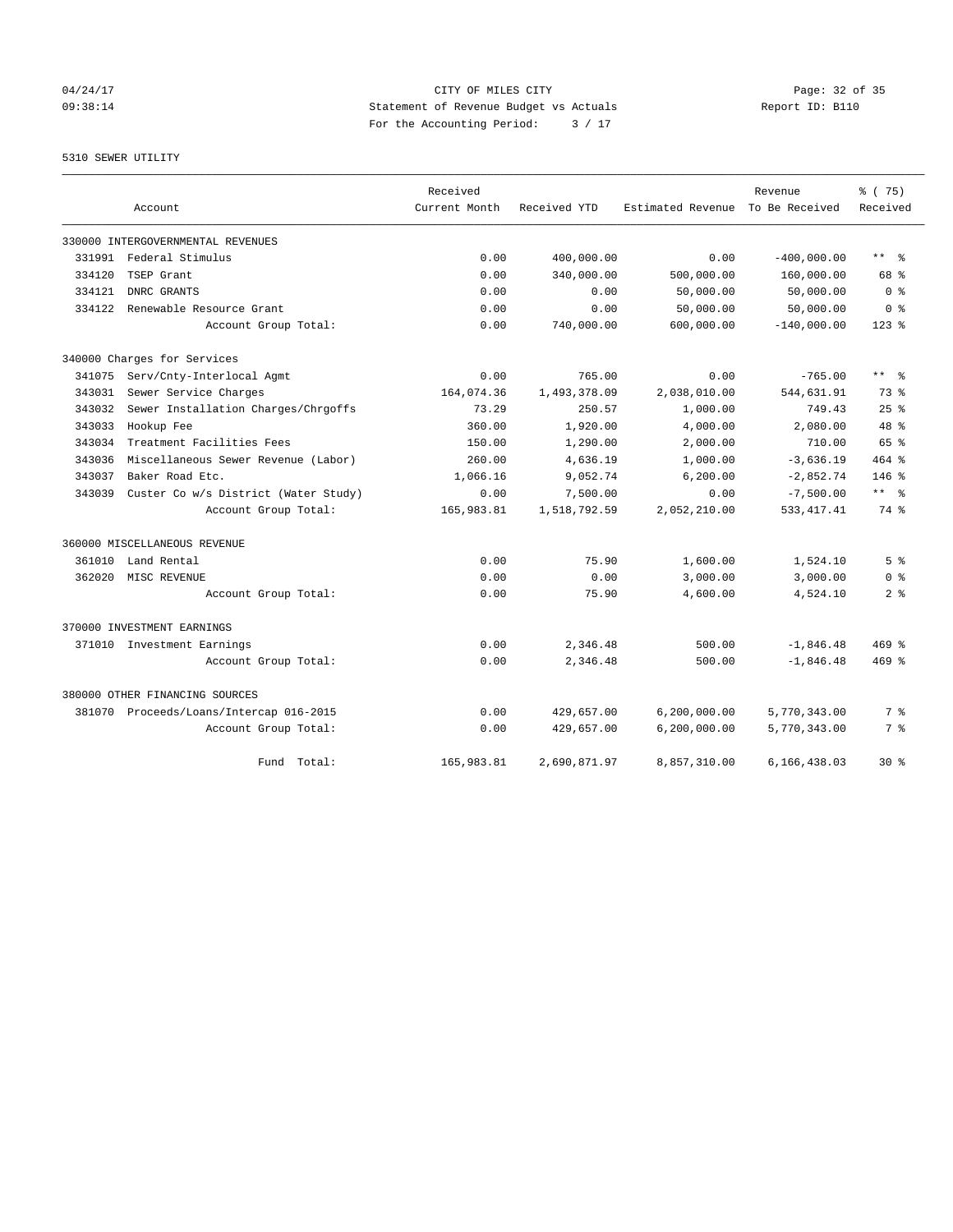## 04/24/17 Page: 33 of 35 09:38:14 Statement of Revenue Budget vs Actuals Report ID: B110 For the Accounting Period: 3 / 17

5510 AMBULANCE FUND

|              | Account                                                        | Received<br>Current Month | Received YTD | Estimated Revenue | Revenue<br>To Be Received | % (75)<br>Received |
|--------------|----------------------------------------------------------------|---------------------------|--------------|-------------------|---------------------------|--------------------|
| 310000 TAXES |                                                                |                           |              |                   |                           |                    |
| 311010       | Real Property Taxes                                            | 57.96                     | 4,890.63     | 8,366.00          | 3,475.37                  | 58 %               |
| 311020       | Personal Property Taxes                                        | 0.62                      | 16.71        | 273.00            | 256.29                    | 6 %                |
|              |                                                                | 0.39                      | 7.11         | 30.00             | 22.89                     | $24$ $%$           |
| 312000       | Penalty & Interest on Delinquent Taxes<br>Account Group Total: | 58.97                     | 4.914.45     | 8,669.00          | 3,754.55                  | 57%                |
|              | 330000 INTERGOVERNMENTAL REVENUES                              |                           |              |                   |                           |                    |
| 331040       | Medicaid Supplemental Program-State                            | 0.00                      | 12,591.28    | 6,398.00          | $-6, 193.28$              | 197 <sub>8</sub>   |
|              | Account Group Total:                                           | 0.00                      | 12,591.28    | 6,398.00          | $-6.193.28$               | 197 <sub>8</sub>   |
|              | 340000 Charges for Services                                    |                           |              |                   |                           |                    |
| 341075       | Serv/Cnty-Interlocal Agmt                                      | 5,460.00                  | 16,087.50    | 72,000.00         | 55,912.50                 | $22$ %             |
| 342026       | Ambulance Charges                                              | 80,549.52                 | 549,716.98   | 830,000.00        | 280, 283.02               | 66 %               |
| 342027       | Ambulance Standby                                              | 0.00                      | 1,645.00     | 5,000.00          | 3,355.00                  | 33 <sup>8</sup>    |
|              | Account Group Total:                                           | 86,009.52                 | 567, 449.48  | 907,000.00        | 339,550.52                | 63 %               |
|              | 360000 MISCELLANEOUS REVENUE                                   |                           |              |                   |                           |                    |
| 362020       | MISC REVENUE                                                   | 1.64                      | 51.64        | 0.00              | $-51.64$                  | $***$ $ -$         |
| 366010       | Misc- From Charge off Accts                                    | 0.00                      | 2,570.27     | 2,500.00          | $-70.27$                  | 103 <sub>8</sub>   |
|              | Account Group Total:                                           | 1.64                      | 2,621.91     | 2,500.00          | $-121.91$                 | 105%               |
|              | 380000 OTHER FINANCING SOURCES                                 |                           |              |                   |                           |                    |
| 381070       | Proceeds/Loans/Intercap 016-2015                               | 0.00                      | 0.00         | 230,000.00        | 230,000.00                | 0 <sup>8</sup>     |
|              | Account Group Total:                                           | 0.00                      | 0.00         | 230,000.00        | 230,000.00                | 0 <sup>8</sup>     |
|              | Fund Total:                                                    | 86,070.13                 | 587, 577.12  | 1,154,567.00      | 566,989.88                | $51$ $%$           |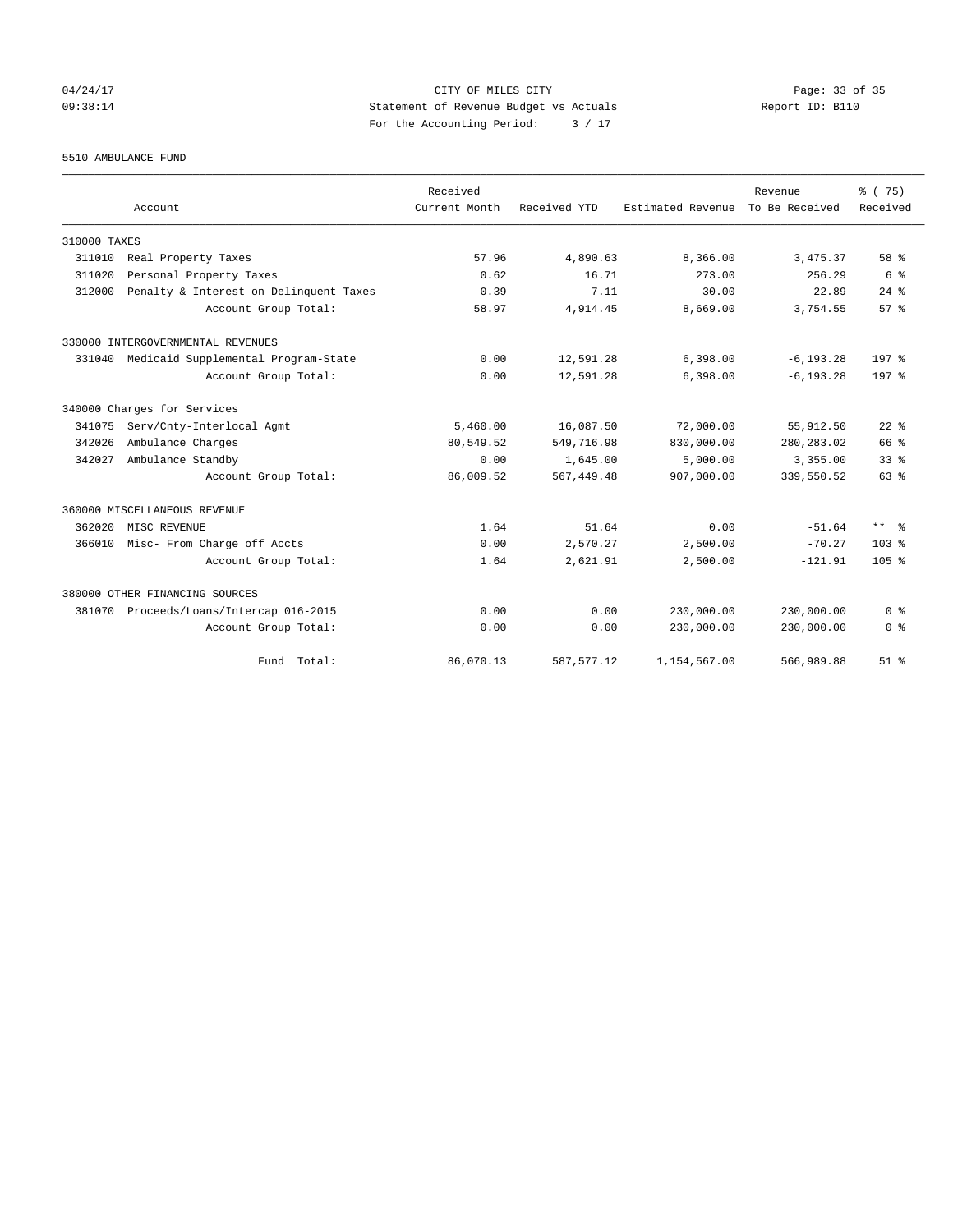# 04/24/17 Page: 34 of 35 09:38:14 Statement of Revenue Budget vs Actuals Report ID: B110 For the Accounting Period: 3 / 17

5610 AIRPORT OPERATING

|              |                                        | Received      |              |                   | Revenue        | % (75)           |
|--------------|----------------------------------------|---------------|--------------|-------------------|----------------|------------------|
|              | Account                                | Current Month | Received YTD | Estimated Revenue | To Be Received | Received         |
| 310000 TAXES |                                        |               |              |                   |                |                  |
| 311010       | Real Property Taxes                    | 86.95         | 7,335.97     | 14,600.00         | 7,264.03       | 50%              |
| 311020       | Personal Property Taxes                | 0.93          | 25.06        | 500.00            | 474.94         | 5 <sup>8</sup>   |
| 312000       | Penalty & Interest on Delinquent Taxes | 0.56          | 10.67        | 40.00             | 29.33          | $27$ $%$         |
|              | Account Group Total:                   | 88.44         | 7,371.70     | 15,140.00         | 7,768.30       | $49*$            |
|              | 330000 INTERGOVERNMENTAL REVENUES      |               |              |                   |                |                  |
| 331127       | FAA AIP17-2017                         | 0.00          | 0.00         | 99,000.00         | 99,000.00      | 0 <sup>8</sup>   |
| 331129       | Federal Aeronautics Admin Grant        | 0.00          | 303,387.50   | 252,800.00        | $-50, 587.50$  | $120*$           |
| 334032       | Aero Grant 016-2015                    | 54,983.00     | 54,983.00    | 0.00              | $-54,983.00$   | ** %             |
|              | Account Group Total:                   | 54,983.00     | 358,370.50   | 351,800.00        | $-6, 570.50$   | $102*$           |
|              | 340000 Charges for Services            |               |              |                   |                |                  |
| 341075       | Serv/Cnty-Interlocal Agmt              | 0.00          | 14, 313.00   | 30,424.00         | 16,111.00      | 47 %             |
| 343018       | Sale of Street & Roadway Materials     | 1,000.00      | 3,025.00     | 0.00              | $-3,025.00$    | $***$ $=$        |
| 343061       | Landing Fees                           | 206.40        | 1,431.87     | 3,000.00          | 1,568.13       | 48 %             |
| 343062       | Aviation Fuel                          | 17,493.20     | 335, 318.59  | 440,000.00        | 104,681.41     | 76 %             |
| 343064       | Hangar Rent                            | 5,294.76      | 45, 401.02   | 53,376.00         | 7,974.98       | 85%              |
| 343065       | Building Rentals                       | 1,132.15      | 9,206.38     | 13,898.00         | 4,691.62       | 66 %             |
| 343067       | Other - Miscellaneous                  | 0.00          | $-0.79$      | 4,800.00          | 4,800.79       | 0 <sup>8</sup>   |
|              | Account Group Total:                   | 25, 126.51    | 408,695.07   | 545,498.00        | 136,802.93     | 75 %             |
|              | 360000 MISCELLANEOUS REVENUE           |               |              |                   |                |                  |
| 361010       | Land Rental                            | 1, 153.59     | 11,733.66    | 24,780.00         | 13,046.34      | 47 %             |
| 362020       | MISC REVENUE                           | 0.00          | 209.50       | 200.00            | $-9.50$        | 105 <sub>8</sub> |
|              | Account Group Total:                   | 1,153.59      | 11,943.16    | 24,980.00         | 13,036.84      | 48 %             |
|              | 370000 INVESTMENT EARNINGS             |               |              |                   |                |                  |
|              | 371010 Investment Earnings             | 0.00          | 76.60        | 150.00            | 73.40          | $51$ $%$         |
|              | Account Group Total:                   | 0.00          | 76.60        | 150.00            | 73.40          | $51$ $%$         |
|              | Total:<br>Fund                         | 81, 351.54    | 786, 457.03  | 937,568.00        | 151,110.97     | 84 %             |